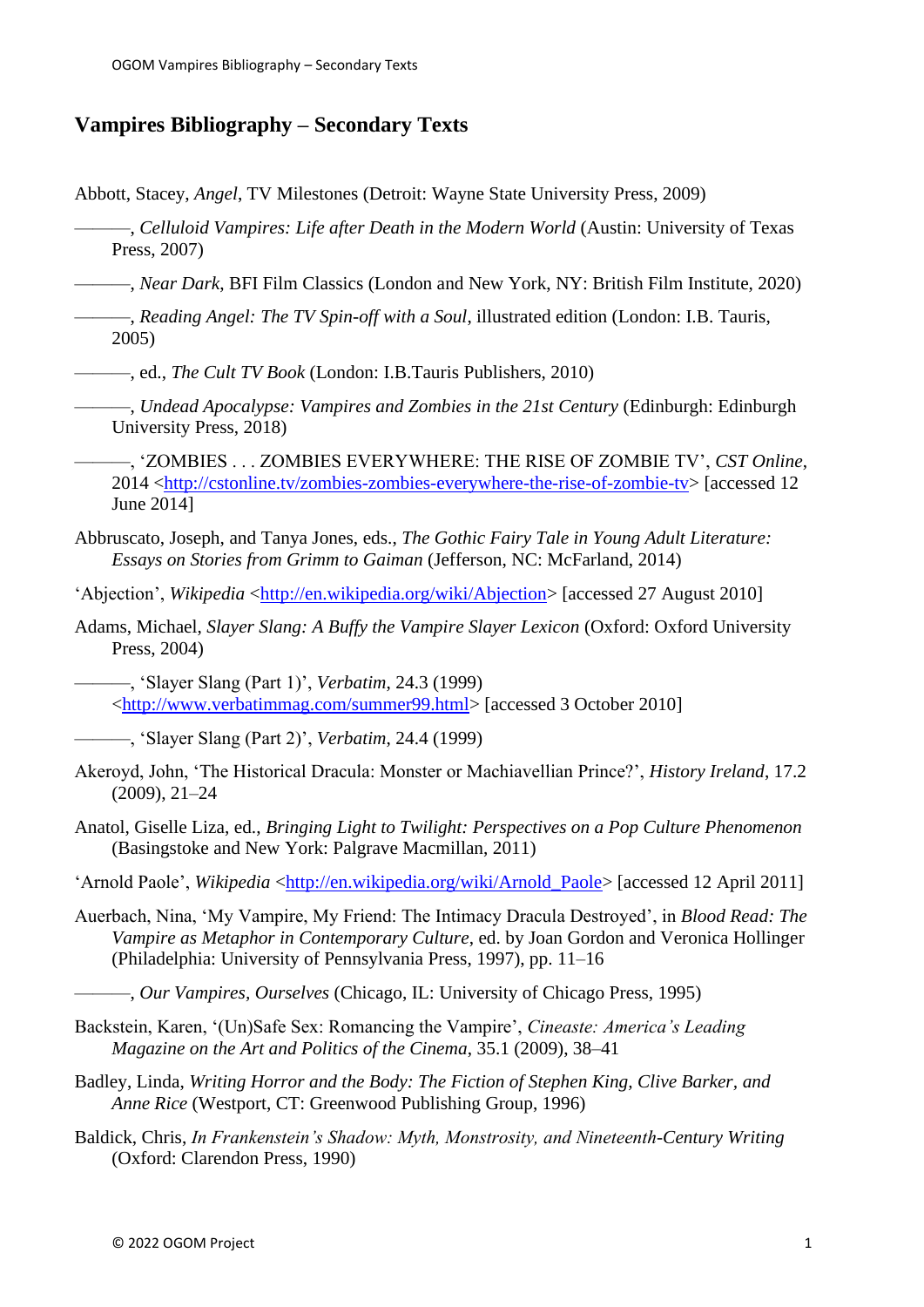———, 'Karl Marx's Vampires and Grave Diggers', in *In Frankenstein's Shadow: Myth, Monstrosity and Nineteenth-Century Writing* (Oxford: Clarendon Press, 1987), pp. 121–40

- Baldick, Chris, and Robert Mighall, 'Gothic Criticism', in *A Companion to the Gothic*, ed. by David Punter (Oxford: Blackwell, 2000), pp. 209–28
- Barber, Paul, *Vampires, Burial, and Death: Folklore and Reality* (New Haven and London: Yale University Press, 1988)
- Bardola, Nicola, *Twilight Phenomenon* (London: Piccadilly Press, 2009)
- Belsey, Catherine, 'Postmodern Love: Questioning the Metaphysics of Desire', *New Literary History*, 25, 25th Anniversary Issue (Part 1).3 (1994), 683–705
- Benefiel, Candice R., '"Blood Relations: The Gothic Perversion of the Nuclear Family in Anne Rice's 'Interview with the Vampire'"', *Journal of Popular Culture*, 38.2 (2004), 261–73
- Beresford, Matthew, *From Demons to Dracula: The Creation of the Modern Vampire Myth* (London: Reaktion, 2008)
- Bishop, Kyle William, *American Zombie Gothic: The Rise and Fall (and Rise) of the Walking Dead in Popular Culture* (Jefferson, NC: McFarland, 2010)
- Bloom, Clive, 'Day of the Dead', *Times Higher Educational Supplement*, 24 June 2010, pp. 38–41
- Bogatyrev, Petr, *Vampires in the Carpathians: Magical Acts, Rites, and Beliefs in Subcarpathian Rus'* (New York: East European Monographs ;Distributed by Columbia University Press, 1998)
- Boluk, Stephanie, and Wylie Lenz, eds., *Generation Zombie: Essays on the Living Dead in Modern Culture* (Jefferson, NC: McFarland, 2011)
- Bond, Gwenda, 'When Love Is Strange: Romance Continues Its Affair with the Supernatural', *Publishers Weekly 256.21*, 2009 [<http://www.publishersweekly.com/pw/print/20090525/12458-when-love-is-strange](http://www.publishersweekly.com/pw/print/20090525/12458-when-love-is-strange-romance-continues-its-affair-with-the-supernatural-.html)[romance-continues-its-affair-with-the-supernatural-.html>](http://www.publishersweekly.com/pw/print/20090525/12458-when-love-is-strange-romance-continues-its-affair-with-the-supernatural-.html) [accessed 22 September 2010]
- Botting, Fred, *Gothic*, New Critical Idiom (London and New York: Routledge, 1996)
	- ———, *Gothic Romanced: Consumption, Gender and Technology in Contemporary Fictions* (London and New York: Routledge, 2008)
- ———, 'Hypocrite Vampire . . .', *Gothic Studies*, 9.1 (2007), 16–34
- Branum, Miles, ed., *The Romance Novel: History, Formats, Subgenres, Awards* (Unknown)
- Brewster, Scott, 'Seeing Things: Gothic and the Madness of Interpretation', in *A Companion to the Gothic*, ed. by David Punter (Oxford: Blackwell, 2000), pp. 281–92
- Bristow, Joseph, '"A Complex Multiform Creature": Wilde's Sexual Identities', in *The Cambridge Companion to Oscar Wilde*, Cambridge Companions to Literature (Cambridge: Cambridge University Press, 1997), pp. 195–218
- Brodman, Barbara, and James E. Doan, eds., *Images of the Modern Vampire: The Hip and the Atavistic* (Lanham, MD: Fairleigh Dickinson University Press, 2013)
	- ———, eds., *The Universal Vampire: Origins and Evolution of a Legend* (Lanham, MD: Fairleigh Dickinson University Press, 2013)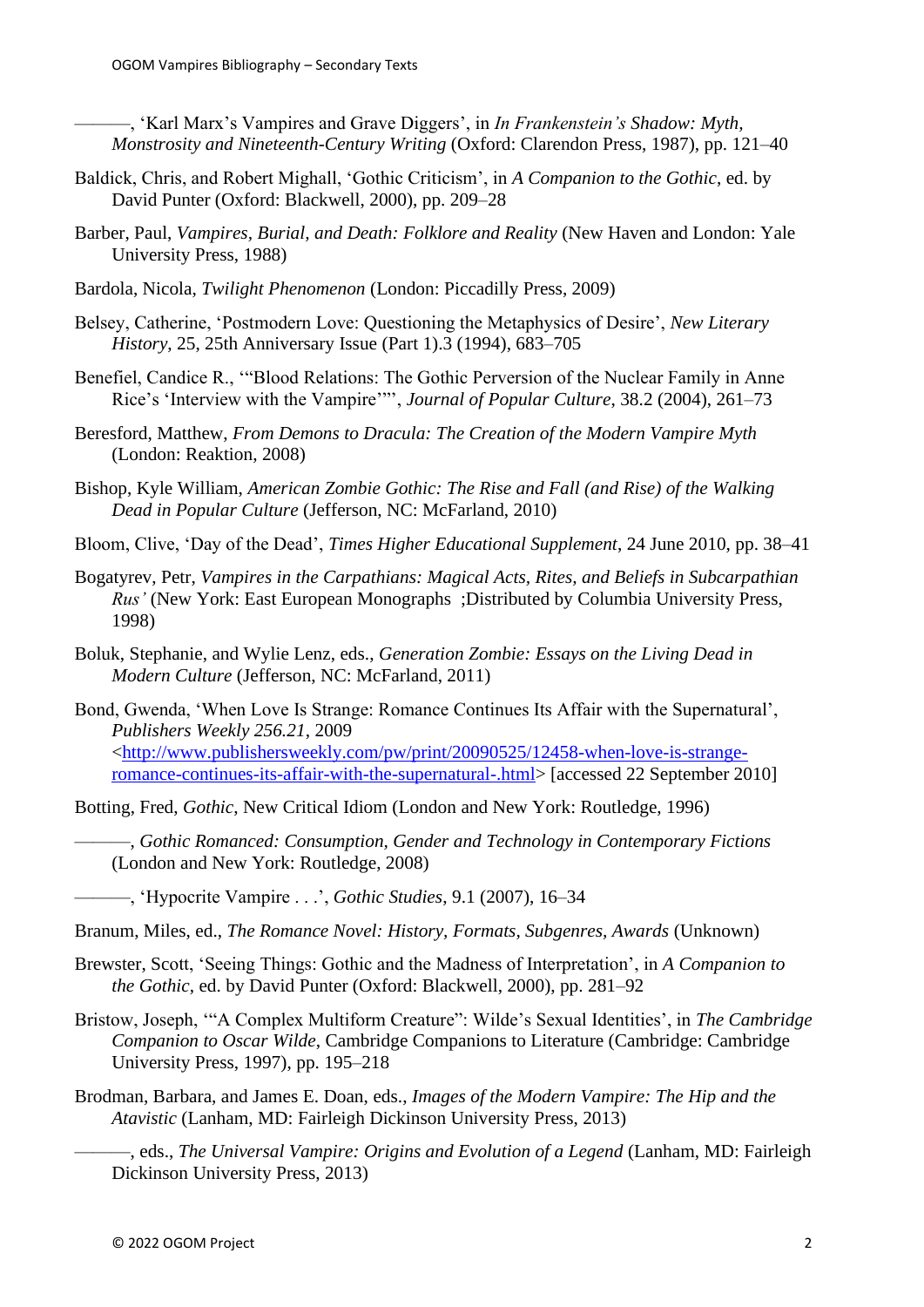- Brooke-Rose, Christine, *A Rhetoric of the Unreal: Studies in Narrative and Structure, Especially of the Fantastic* (Cambridge: Cambridge University Press, 1983)
- Browning, John, and Caroline Joan Picart, eds., *Draculas, Vampires, and Other Undead Forms: Essays on Gender, Race, and Culture* (Lanham, MD: Scarecrow Press, 2009)
- Brownwell, M.R., 'Pope and the Vampires in Germany', *Eighteenth-Century Life*, 2 (1976), 96–97
- Bucciferro, Claudia, ed., *The Twilight Saga: Exploring the Global Phenomenon* (Lanham, MD: Scarecrow Press, 2013)
- Budge, Gavin, '"The Vampyre": Romantic Metaphysics and the Aristocratic Other', in *The Gothic Other: Racial and Social Constructions in the Literary Imagination*, ed. by Ruth Bienstock Anolik and Douglas L. Howard (Jefferson, NC: McFarland, 2004), pp. 212–35
- Bunson, Matthew, *The Vampire Encyclopedia* (New York: Gramercy Books, 1993)
- Burr, Malcolm, 'Notes on the Origin of the Word "Vampire"', *Slavonic and East European Review*, 28 (1949), 306–7
- Burr, Vivien, 'Ambiguity and Sexuality in Buffy the Vampire Slayer: A Sartrean Analysis', *Sexualities*, 6.3 (2003), 343–60 [<https://doi.org/10.1177/136346070363005>](https://doi.org/10.1177/136346070363005)
- Butler, Erik, *Metamorphoses of the Vampire in Literature and Film: Cultural Transformations in Europe, 1732–1933* (Rochester, NY: Camden House, 2010)
- ———, *The Rise of the Vampire* (London: Reaktion Books, 2015)
- Byron, Glennis, 'Paul Féval's La Ville Vampire', *The Gothic Imagination*, 2010 [<http://www.gothic.stir.ac.uk/blog/paul-fevals-la-ville-vampire/>](http://www.gothic.stir.ac.uk/blog/paul-fevals-la-ville-vampire/) [accessed 20 November 2013]
- Carter, Margaret L., *Dracula: The Vampire and the Critics*, Studies in Speculative Fiction, 19 (Ann Arbor and London: UMI Research Press, 1988)
- Chaplin, Susan, *The Postmillennial Vampire: Power, Sacrifice and Simulation in True Blood, Twilight and Other Contemporary Narratives* (New York, NY: Palgrave Pivot, 2017)
- Cherry, Brigid, *Horror*, Routledge Film Guidebooks (London and New York: Routledge, 2009)
- Chown, Jeffrey, 'Apocalypse 1897: Francis Coppola's Bram Stoker's Dracula' [<http://www3.niu.edu/comm/chown/Dracula.html>](http://www3.niu.edu/comm/chown/Dracula.html) [accessed 15 April 2011]
- Christie, Deborah, and Sarah Juliet Lauro, eds., *Better Off Dead: The Evolution of the Zombie As Post-Human* (Bronx, NY: Fordham University Press, 2011)
- Clements, Susannah, *The Vampire Defanged: How the Embodiment of Evil Became a Romantic Hero* (Grand Rapids, MI: Brazos Press, 2011)
- Click, Melissa A., Jennifer Stevens Aubrey, and Elizabeth Behm-Morawitz, eds., *Bitten by Twilight: Youth Culture, Media, and the Vampire Franchise* (New York: Peter Lang, 2010)
- Coe, Richard M., 'It Takes Capital to Defeat Dracula: A New Rhetorical Essay', *College English*, 48.3 (1986), 231–42
- Cohen, Jeffrey Jerome, 'Fracturedpolitics.Com Critical Theory about Current Events: Interview: Jeffrey Jerome Cohen' [<http://fracturedpolitics.com/2011/06/12/interview-jeffrey-jerome](http://fracturedpolitics.com/2011/06/12/interview-jeffrey-jerome-cohen.aspx)[cohen.aspx>](http://fracturedpolitics.com/2011/06/12/interview-jeffrey-jerome-cohen.aspx) [accessed 14 August 2012]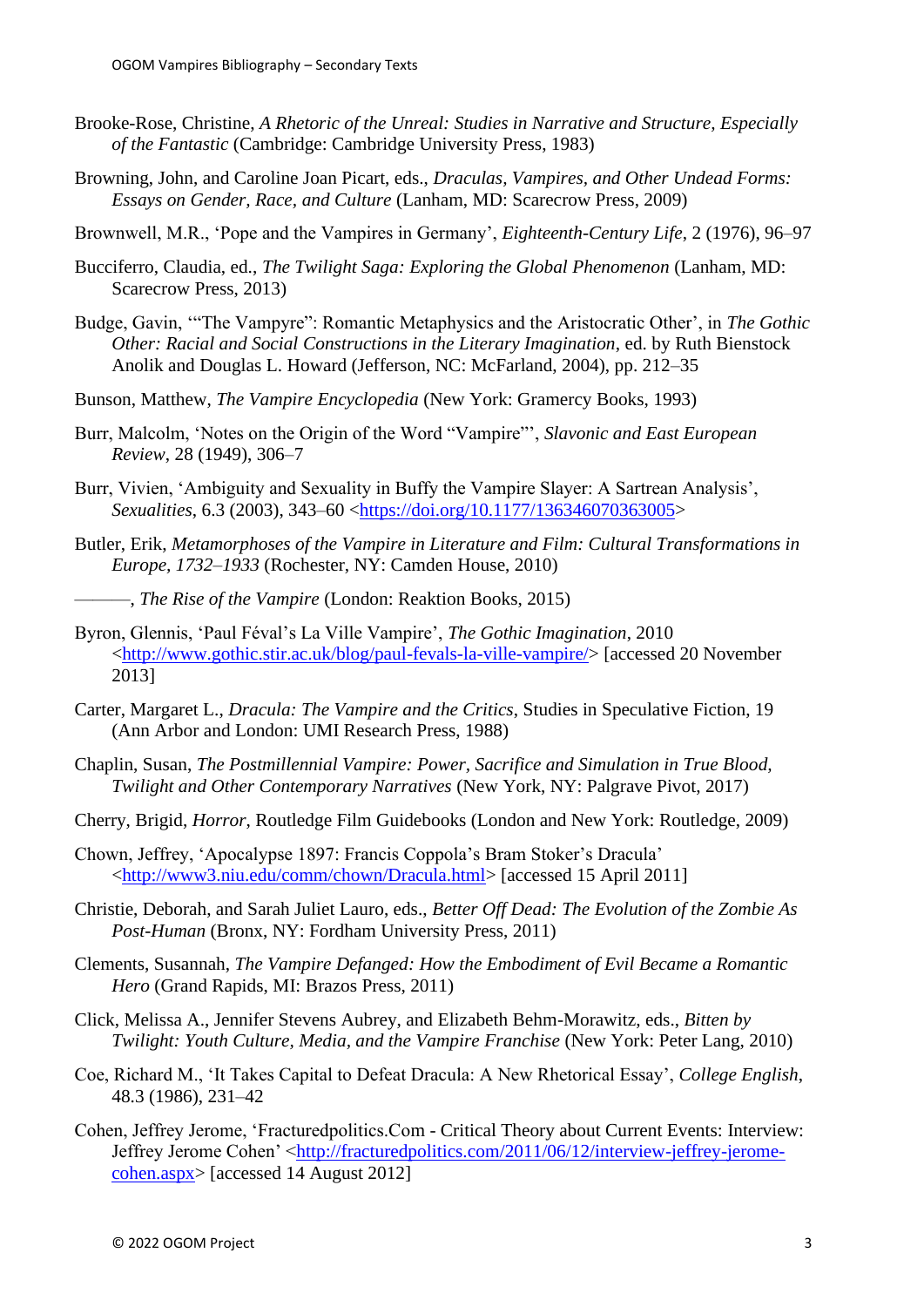———, 'In the Middle: The Werewolf's Indifference', *Convozine*, 2011 [<http://convozine.com/monster-theory/25064>](http://convozine.com/monster-theory/25064) [accessed 14 August 2012]

- ———, ed., *Monster Theory: Reading Culture* (Minneapolis, MN: University of Minnesota Press, 1996)
- Coker, Cait, ed., *The Global Vampire: Essays on the Undead in Popular Culture Around the World*, Critical Explorations in Science Fiction and Fantasy, 68 (Jefferson, NC: McFarland, 2020)
- Colavito, Jason, *Knowing Fear: Science, Knowledge and the Development of the Horror Genre* (Jefferson, NC: McFarland, 2008)
- Cole, Phillip, *The Myth of Evil: Demonizing the Enemy* (Westport, CT: Greenwood Publishing Group, 2006)
- Comaroff, Jean, and John L. Comaroff, 'Alien-Nation: Zombies, Immigrants, and Millennial Capitalism', *South Atlantic Quarterly*, 101.4 (2002), 779–805
- Craft, Christopher, 'Come See About Me: Enchantment of the Double in "The Picture of Dorian Gray"', *Representations*, 91, 2005, 109–36

———, '"Kiss Me with Those Red Lips": Gender and Inversion in Bram Stoker's Dracula', *Representations*, 8, 1984, 107–33

———, '"Kiss Me with Those Red Lips": Gender and Inversion in Bram Stoker's "Dracula"', in *Speaking of Gender*, ed. by Elaine Showalter (New York and London: Routledge, 1989), pp. 216–42

- Crawford, Joseph, *The Twilight of the Gothic: Vampire Fiction and the Rise of the Paranormal Romance*, Gothic Literary Studies (Cardiff: University of Wales Press, 2014)
- Cutajar, Maureen, 'Vampire Controversy in the 1700s', *LifePaths*, 2009 [<http://www.helium.com/items/1679075-vampire-controversy-in-the-1700s>](http://www.helium.com/items/1679075-vampire-controversy-in-the-1700s) [accessed 13 April 2011]
- Davis, Michael, 'Gothic's Enigmatic Signifier: The Case of J. Sheridan Le Fanu's "Carmilla"', *Gothic Studies*, 6.2 (2004), 223–35
- Davison, Carol Margaret, and Paul Simpson-Housley, eds., *Bram Stoker's Dracula: Sucking through the Century, 1897-1997* (Toronto and Oxford: Dundurn Press, 1997)
- Day, Peter, *Vampires: Myths and Metaphors of Enduring Evil*, At the Interface/Probing the Boundaries, 28 (Amsterdam and New York: Rodopi, 2006)
- Day, William Patrick, *Vampire Legends in Contemporary American Culture: What Becomes a Legend Most* (Lexington, KY: University Press of Kentucky, 2002)
- Dial-Driver, Emily, Sally Emmons-Featherston, and Jim Ford, eds., *The Truth of Buffy: Essays on Fiction Illuminating Reality* (Jefferson, NC: McFarland, 2008)
- Dimic, Milan V., 'Vampiromania in the Eighteenth Century: The Other Side of Enlightenment', *Man and Nature/L'homme et La Nature: Proceedings of the Canadian Society for Eighteenth-Century Studies*, 3 (1984), 1–22
- Doenecke, Justin D., 'George Viereck, Propagandist for Germany in WW1 and WW2', *H-Net Online*, 2000 [<http://h-net.msu.edu/cgi-bin/logbrowse.pl?trx=vx&list=h-](http://h-net.msu.edu/cgi-bin/logbrowse.pl?trx=vx&list=h-shgape&month=0003&week=a&msg=b%2BurRQGOLUJM0%2B/LR3n0tw&user=&pw=)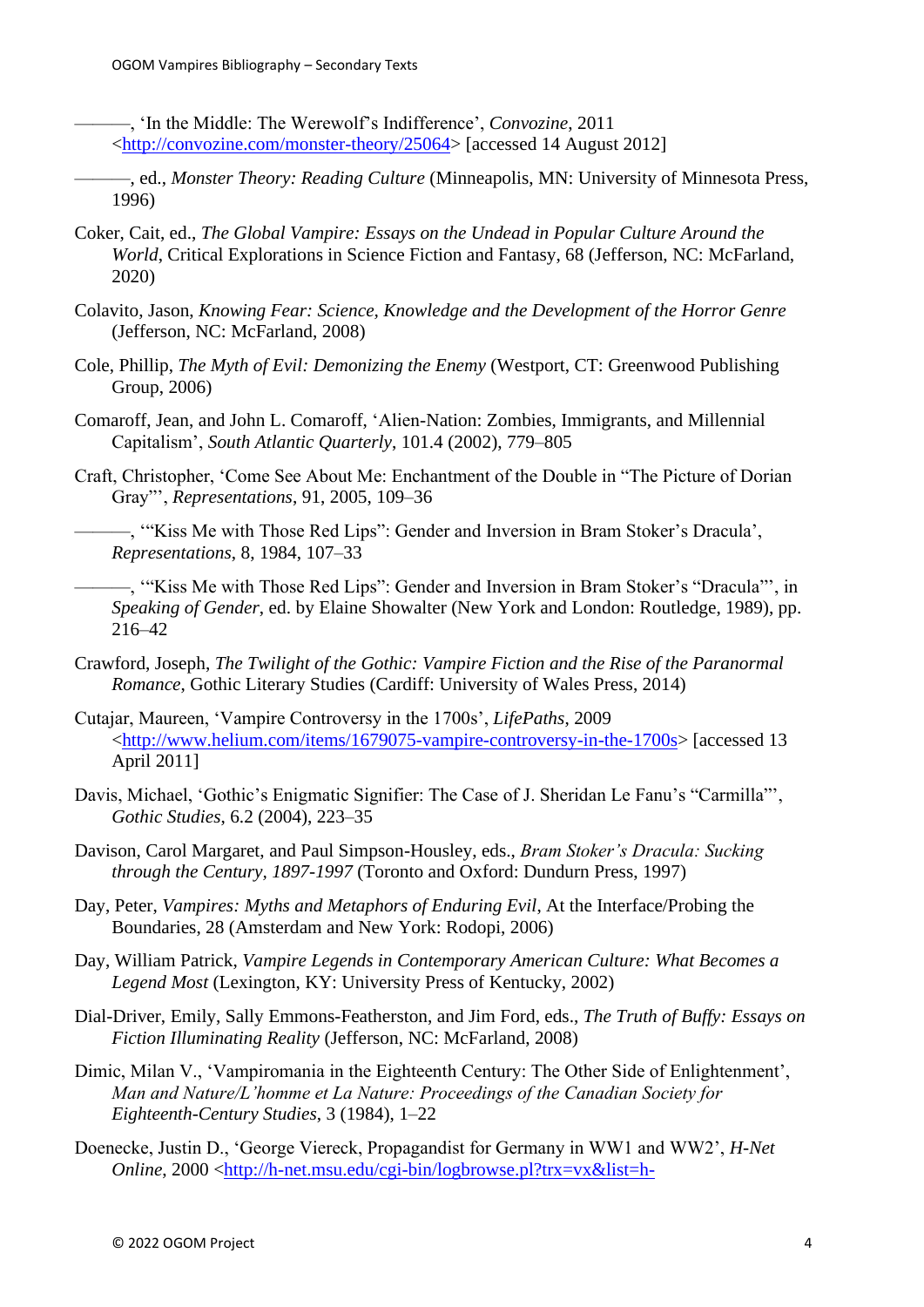[shgape&month=0003&week=a&msg=b%2BurRQGOLUJM0%2B/LR3n0tw&user=&pw=>](http://h-net.msu.edu/cgi-bin/logbrowse.pl?trx=vx&list=h-shgape&month=0003&week=a&msg=b%2BurRQGOLUJM0%2B/LR3n0tw&user=&pw=) [accessed 29 September 2010]

- Dufresne, Todd, and Clara Sacchetti, eds., *The Economy as Cultural System: Theory, Capitalism, Crisis* (Bloomsbury Publishing USA, 2012)
- Dundes, Alan, ed., *The Vampire: A Casebook* (Madison, WI: University of Wisconsin Press, 1998)
- Durand, Kevin K., ed., *Buffy Meets the Academy: Essays on the Episodes and Scripts as Text* (Jefferson, NC: McFarland, 2009)
- Dyer, Lucinda, 'P Is for Paranormal--Still', *Publishers Weekly*, 2010 [<http://www.publishersweekly.com/pw/by-topic/new-titles/adult](http://www.publishersweekly.com/pw/by-topic/new-titles/adult-announcements/article/43272-p-is-for-paranormal-still.html)[announcements/article/43272-p-is-for-paranormal-still.html>](http://www.publishersweekly.com/pw/by-topic/new-titles/adult-announcements/article/43272-p-is-for-paranormal-still.html) [accessed 22 September 2010]
- Edwards, Justin D., and Agnieszka Soltysik Monnet, eds., *The Gothic in Contemporary Literature and Popular Culture: Pop Goth*, Routledge Interdisciplinary Perspectives on Literature, 8 (Abingdon, Oxon. and New York: Routledge, 2012)
- Edwards, Lynne Y., ed., *Buffy Goes Dark: Essays on the Final Two Seasons of Buffy the Vampire Slayer on Television* (Jefferson, NC: McFarland, 2009)
- Ellis, Bill, 'The Highgate Cemetery Vampire Hunt: The Anglo-American Connection in Satanic Cult Lore', *Folklore*, 104.1/2 (1993), 13–39
- Felluga, Dino, 'Modules on Kristeva: On the Abject', *Introductory Guide to Critical Theory*, 2011 [<http://www.cla.purdue.edu/english/theory/psychoanalysis/kristevaabject.html>](http://www.cla.purdue.edu/english/theory/psychoanalysis/kristevaabject.html) [accessed 4 September 2012]
- Fhlainn, Sorcha Ní, *Postmodern Vampires: Film, Fiction, and Popular Culture* (London: Palgrave Macmillan, 2019)
- 'Film Literature Index >> Home' [<http://webapp1.dlib.indiana.edu/fli/index.jsp>](http://webapp1.dlib.indiana.edu/fli/index.jsp) [accessed 8 September 2010]
- Fischer-Hornung, Dorothea, and Monika Mueller, eds., *Vampires and Zombies: Transcultural Migrations and Transnational Interpretations* (Jackson, MS: University Press of Mississippi, 2017)
- Fletcher, Kathy, 'Planché, Vestris and the Transvestite Role: Sexuality and Gender in Victorian Popular Theatre', *Nineteenth-Century Theatre*, 15.1 (1987), 9–33
- Flood, Alison, 'Bram Stoker's Notebook Offers Cryptic Clues to Dracula', *Guardian Books*, 2011 [<http://www.guardian.co.uk/books/2011/oct/18/bram-stoker-notebook-dracula>](http://www.guardian.co.uk/books/2011/oct/18/bram-stoker-notebook-dracula) [accessed 11 March 2012]
- Frantz, Sarah S.G., 'Darcy's Vampiric Descendants: Austen's Perfect Romance Hero and J. R. Ward's Black Dagger Brotherhood', *Persuasions On-Line, 30.1 (Winter 2009)* [<http://www.jasna.org/persuasions/on-line/vol30no1/frantz.html>](http://www.jasna.org/persuasions/on-line/vol30no1/frantz.html) [accessed 20 August 2012]
- Frayling, Christopher, 'Dracula: The Man Behind the Cape', *The Guardian*, 4 May 2012, section Books [<http://www.guardian.co.uk/books/2012/may/04/dracula-man-behind-cape](http://www.guardian.co.uk/books/2012/may/04/dracula-man-behind-cape-christopher-frayling)[christopher-frayling>](http://www.guardian.co.uk/books/2012/may/04/dracula-man-behind-cape-christopher-frayling) [accessed 5 May 2012]
	- ———, *Vampyres: Genesis and Resurrection from Count Dracula to Vampirella*, 3rd edn (London: Thames and Hudson, 2016)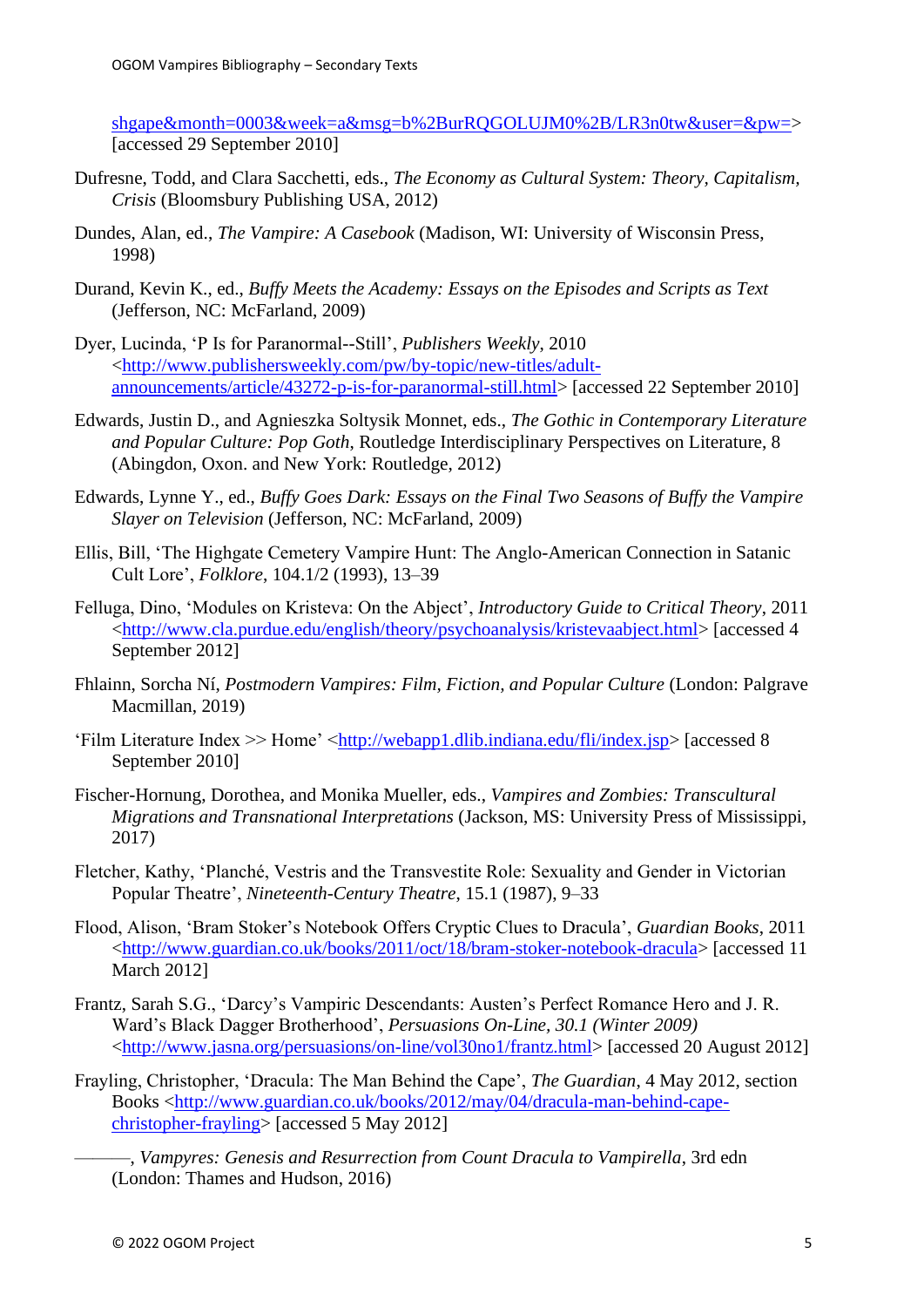- ———, ed., *Vampyres: Lord Byron to Count Dracula*, 2nd edn (London: Faber, 1991)
- Frazer, James George, *The Golden Bough: The Dying God*, 12 vols (London: Macmillan, 1911), III
- Freud, Sigmund, 'The Uncanny', in *Literary Theory: An Anthology*, ed. by Julie Rivkin and Michael Ryan, 2nd edn (Oxford: Blackwell, 2004), pp. 418–30
- Frost, Brian J., *The Monster with a Thousand Faces: Guises of the Vampire in Myth and Literature* (Bowling Green, Ohio: Bowling Green State University Popular Press, 1989)

Gelder, Ken, *New Vampire Cinema* (London: British Film Institute/Palgrave Macmillan, 2012)

- ———, *Popular Fiction: The Logics and Practices of a Literary Field* (London: Routledge, 2004)
- ———, *Reading the Vampire* (London: Routledge, 1994)
- George, Samantha, and Bill Hughes, eds., *Open Graves, Open Minds: Representations of Vampires and the Undead from the Enlightenment to the Present Day* (Manchester: Manchester University Press, 2013)
- Gerard, Emily, *The Land Beyond the Forest: Facts, Figures, and Fancies from Transylvania*, repr., 2 vols (Cambridge: Cambridge University Press, 1888)
- Gibson, Matthew, 'Bram Stoker and the Treaty of Berlin (1878)', *Gothic Studies*, 6.2 (2004), 236– 51
- Glover, David, *Vampires, Mummies, and Liberals: Bram Stoker and the Politics of Popular Fiction* (Durham, NC: Duke University Press, 1996)
- Godfrey, Richard, Gavin Jack, and Campbell Jones, 'Sucking, Bleeding, Breaking: On the Dialectics of Vampirism, Capital, and Time', *Culture and Organization*, 10.1 (2004), 25–36
- 'Good Books Have Bite: The Vampire in Stories and Poems', *Simply Supernatural Vampire* [<http://www.simplysupernatural-vampire.com/>](http://www.simplysupernatural-vampire.com/) [accessed 22 October 2012]
- Gordon, Joan, '"Sharper than a Serpent's Tooth": The Vampire in Search of Its Mother', in *Blood Read: The Vampire as Metaphor in Contemporary Culture*, ed. by Joan Gordon and Veronica Hollinger (Philadelphia, PA: University of Pennsylvania Press, 1997), pp. 45–55
- Gordon, Joan, and Veronica Hollinger, eds., *Blood Read: The Vampire as Metaphor in Contemporary Culture* (Philadelphia, PA: University of Pennsylvania Press, 1997)
- Gordon, Stephen, 'Emotional Practice and Bodily Performance in Early Modern Vampire Literature', *Preternature: Critical and Historical Studies on the Preternatural*, 6.1 (2017), 93–124
- 'Goya II' [<http://www.worldprintmakers.com/masters/goya2.htm>](http://www.worldprintmakers.com/masters/goya2.htm) [accessed 13 April 2011]
- Grace, Angela, *Dark Angels Revealed: From Dark Rogues to Dark Romantics, the Secret Lives of the Most Mysterious & Mesmerizing Vampires and Fallen Angels from Count Dracula to Edward Cullen* (Beverly, MA: Fair Winds Press, 2011)
- Graham, Elaine L., *Representations of the Post/Human: Monsters, Aliens and Others in Popular Culture* (Manchester: Manchester University Press, 2002)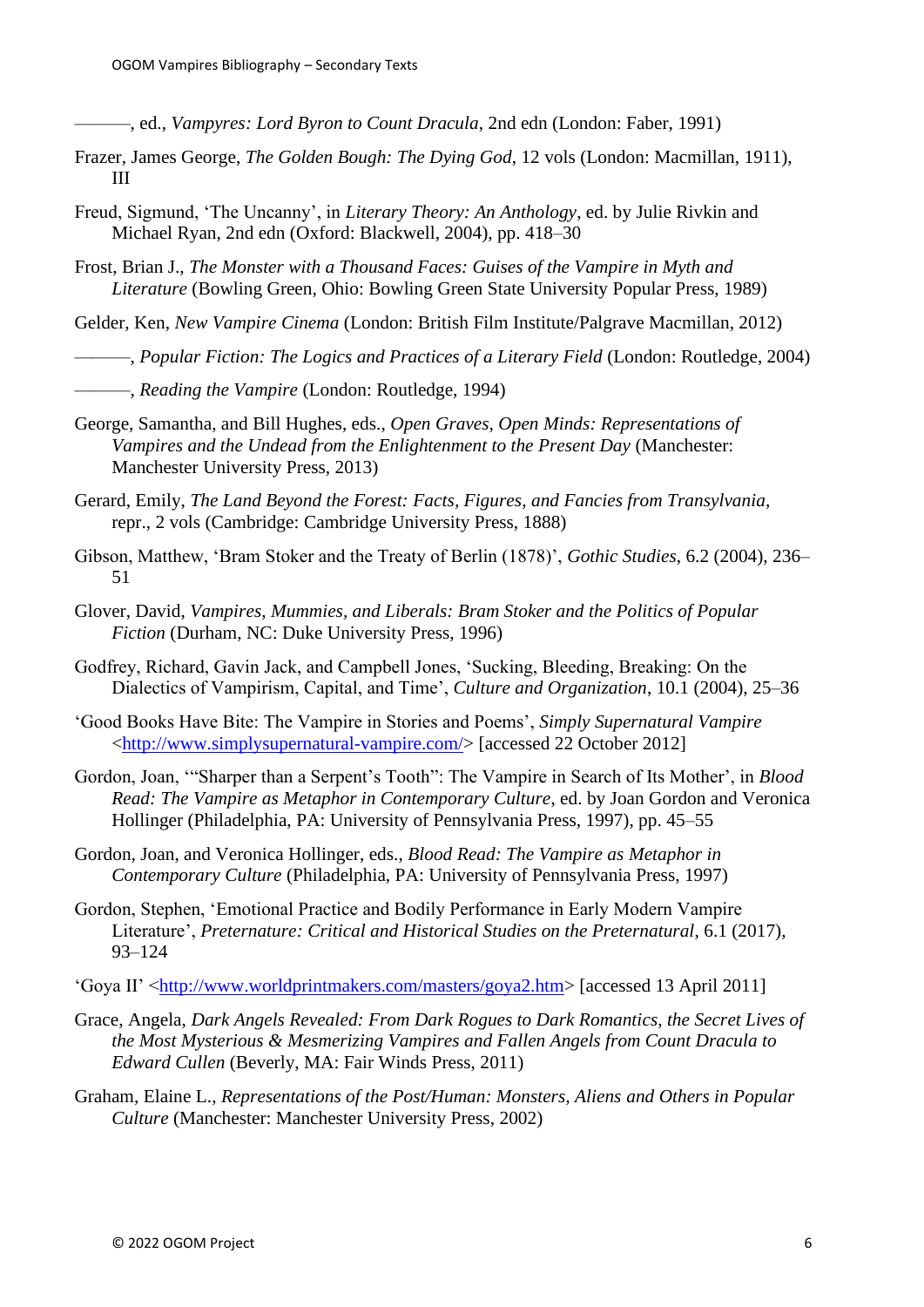- Gray, Keith, 'Review of The Radleys by Matt Haig', *Guardian Books*, 2010 [<http://www.guardian.co.uk/books/2010/sep/25/the-radleys-matt-haig](http://www.guardian.co.uk/books/2010/sep/25/the-radleys-matt-haig-review?INTCMP=SRCH)[review?INTCMP=SRCH>](http://www.guardian.co.uk/books/2010/sep/25/the-radleys-matt-haig-review?INTCMP=SRCH) [accessed 13 May 2012]
- Greene, Richard, and K. Silem Mohammad, eds., *The Undead and Philosophy: Chicken Soup for the Soulless*, Popular Culture and Philosophy, 22 (Chicago and La Salle, IL: Open Court, 2006)
	- ———, eds., *Zombies, Vampires, and Philosophy: New Life for the Undead*, Popular Culture and Philosophy, 49 (Chicago and La Salle, IL: Open Court, 2010)
- Groom, Nick, *The Vampire: A New History*, Illustrated edition (New Haven: Yale University Press, 2018)
- Hackenberg, S., 'Vampires and Resurrection Men: The Perils and Pleasures of the Embodied Past in 1840s Sensational Fiction', *Victorian Studies*, 52.1 (2010), 63–75
- Haggerty, George E, 'Anne Rice and the Queering of Culture', *Novel: A Forum on Fiction*, 32.1 (1998), 5–18
- Hamilton, Laurell K., 'Laurell K. Hamilton', Project Paranormal: Podcast.Tv [<http://www.podcast.tv/video-episodes/episode-2-laurell-k-hamilton-10121167.html>](http://www.podcast.tv/video-episodes/episode-2-laurell-k-hamilton-10121167.html) [accessed 23 September 2010]
- Harris, Charlaine, 'Charlaine Harris', Project Paranorma: Podcast.Tv [<http://www.podcast.tv/video-episodes/episode-5-charlaine-harris-10121164.html>](http://www.podcast.tv/video-episodes/episode-5-charlaine-harris-10121164.html) [accessed 23 September 2010]
- Harse, Katie, '"Melodrama Hath Charms": Planché's Theatrical Domestication of Polidori's "The Vampyre"', *Journal of Dracula Studies*, 3 (2001), 3–7
- Haslam, Richard, 'Irish Gothic', in *The Routledge Companion to Gothic*, ed. by Catherine Spooner and Emma McEvoy (London and New York: Routledge, 2007), pp. 83–94
- Heldreth, Leonard G., and Mary Pharr, eds., *The Blood Is the Life: Vampires in Literature* (Bowling Green, Ohio: Bowling Green State University Popular Press, 1999)
- Heyes, Cressida, 'Identity Politics', *The Stanford Encyclopedia of Philosophy (Winter 2003 Edition), Ed. by Edward N. Zalta, 2012* [<http://plato.stanford.edu/entries/identity-politics/>](http://plato.stanford.edu/entries/identity-politics/) [accessed 24 September 2010]
- Hitchens, Peter, 'Victory? Not While We're in the Clutches of Angela's Giant Vampire Squid', *Peter Hitchens' Blog, Mail Online, 2011* [<http://www.dailymail.co.uk/debate/index.html>](http://www.dailymail.co.uk/debate/index.html) [accessed 12 March 2012]
- Hoffman, Mary, 'Shadow Play: Review of The Kiss of Death by Marcus Sedgwick', *Guardian Books*, 2008 [<http://www.guardian.co.uk/books/2008/oct/11/marcus-sedgwick>](http://www.guardian.co.uk/books/2008/oct/11/marcus-sedgwick) [accessed 12 September 2010]
- Hollinger, Veronica, 'Fantasies of Absence: The Postmodern Vampire', in *Blood Read: The Vampire as Metaphor in Contemporary Culture*, ed. by Joan Gordon and Veronica Hollinger (Philadelphia, PA: University of Pennsylvania Press, 1997), pp. 199–212
	- ———, 'Twenty-One Ways of Looking at a Vampire Review of Dracula: The Vampire and the Critics', *Science Fiction Studies*, 17.3 (1990), 409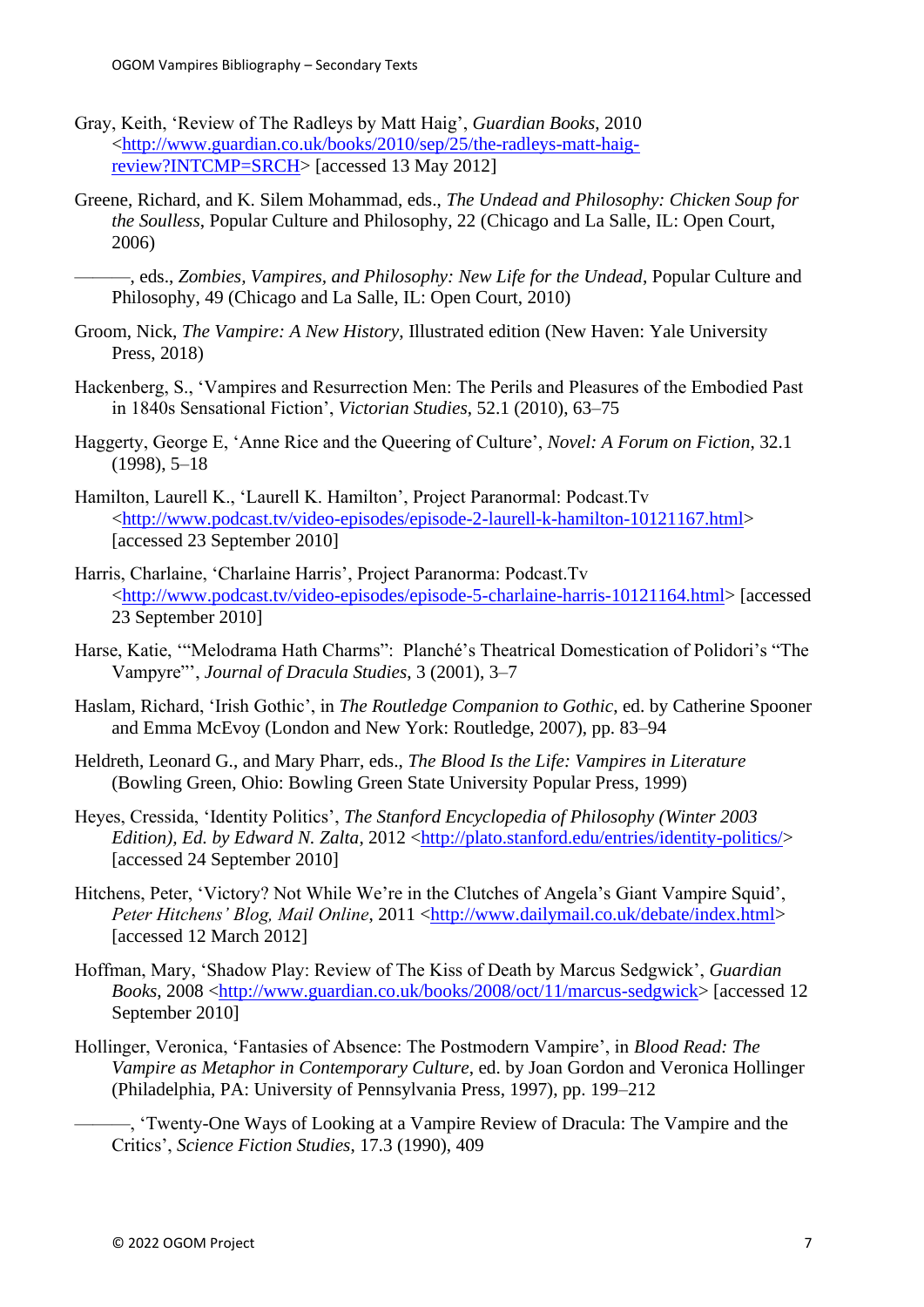- Holte, James Craig, ed., *The Fantastic Vampire: Studies in the Children of the Night - Selected Essays from the Eighteenth International Conference on the Fantastic in the Arts*, Contributions to the Study of Science Fiction and Fantasy (Westport, CT and London: Greenwood Press, 2002)
- 'Home Page', *Vampires.Com* [<http://www.vampires.com/>](http://www.vampires.com/) [accessed 12 December 2010]
- '———', *ARPF*: *Association for Research in Popular Fictions* [<http://www.arpf.org.uk/>](http://www.arpf.org.uk/) [accessed 21 November 2011]
- Housel, Rebecca, and Jeremy Wisnewski, eds., *Twilight and Philosophy: Vampires, Vegetarians, and the Pursuit of Immortality*, Blackwell Philosophy and Pop Culture (Hoboken, NJ: John Wiley & Sons, 2009)
- Huet, Marie Hélène, 'Deadly Fears: Dom Augustin Calmet's Vampires', *Eighteenth-Century Life*, 21.2 (1997), 222–32
- ———, *Monstrous Imagination* (Cambridge, MA: Harvard University Press, 1993)
- Hughes, William, 'Fictional Vampires in the Nineteenth and Twentieth Centuries', in *A Companion to the Gothic*, ed. by David Punter (Oxford: Blackwell, 2000), pp. 143–54
- Hutchings, Peter, *Dracula*, The British Film Guide, 7 (London: I.B. Tauris, 2003)
- Jackson, Kevin, *Nosferatu*, BFI Film Classics (London: British Film Institute, 2013)
- Jackson, Rosemary, *Fantasy: The Literature of Subversion*, New Accents (London: Routledge, 1981)
- James, Edward, ed., *The Cambridge Companion to Fantasy Literature* (Cambridge: Cambridge University Press, 2012)
- James, Louis, *Fiction for the Working Man 1830–50: A Study of the Literature Produced for the Working Classes in Early Victorian Urban England*, Penguin University Books (Harmondsworth: Penguin, 1974)
- Johnson, Catherine, *Telefantasy* (London: BFI, 2005)
- Jon, Allan, 'From Nosteratu to Von Carstein: Shifts in the Portrayal of Vampires', *Australian Folklore: A Yearly Journal of Folklore Studies*, 16 (2001), 97–106
- Jones, Beth Felker, *Touched by a Vampire: Discovering the Hidden Messages in the Twilight Saga* (Colorado Springs, CO: Multnomah Books, 2009)
- 'Journal of Dracula Studies Dracula Research Centre', *Journal of Dracula Studies - Dracula Research Centre* [<http://www.blooferland.com/drc/index.php?title=Journal\\_of\\_Dracula\\_Studies>](http://www.blooferland.com/drc/index.php?title=Journal_of_Dracula_Studies) [accessed 25 August 2010]
- Jowett, Lorna, *Sex and the Slayer: A Gender Studies Primer for the 'Buffy' Fan* (Middletown, CT: Wesleyan University Press, 2005)
- Jowett, Lorna, and Stacey Abbott, *TV Horror: Investigating the Darker Side of the Small Screen* (London ; New York: I.B.Tauris, 2013)
- Kane, Tim, *The Changing Vampire of Film and Television: A Critical Study of the Growth of a Genre* (Jefferson, NC: McFarland, 2006)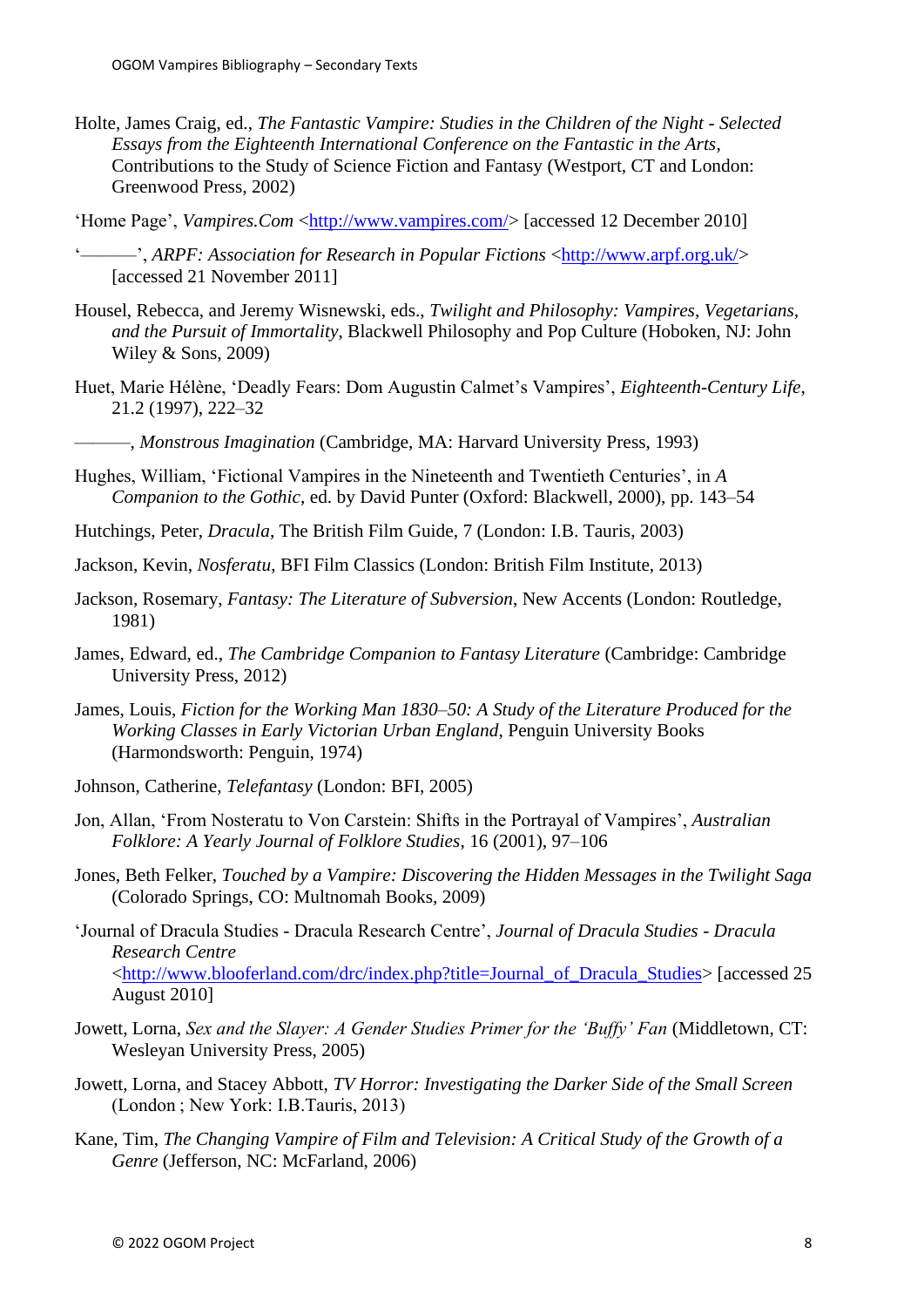———, *The Changing Vampire of Film and Television: A Critical Study of the Growth of a Genre* (Jefferson, NC: McFarland, 2006)

- Kaveney, Roz, ed., *Reading the Vampire Slayer: An Unofficial Critical Companion to Buffy and Angel* (London and New York: Tauris Park Paperbacks; Distributed by St. Martins Press, 2001)
- Kaye, Heidi, 'Gothic Film', in *A Companion to the Gothic*, ed. by David Punter (Oxford: Blackwell, 2000), pp. 180–92
- Keller, Phyllis, 'George Sylvester Viereck: The Psychology of a German-American Militant', *Journal of Interdisciplinary History*, 2.1 (1971), 59–108
- Keyworth, G. David, 'Was the Vampire of the Eighteenth Century a Unique Type of Undead-Corpse?', *Folklore*, 117.3 (2006), 241–60 [<https://doi.org/10.1080/00155870600928872>](https://doi.org/10.1080/00155870600928872)
- Khair, Tabish, and Johan Höglund, eds., *Transnational and Postcolonial Vampires: Dark Blood* (Houndmills, Basingstoke and New York: Palgrave Macmillan, 2012)
- Kligman, Gail, *The Wedding of the Dead: Ritual, Poetics, and Popular Culture in Transylvania* (Berkeley, CA: University of California Press, 1988)
- Kneen, Bonnie, '"Add It up, It All Spells 'Duh'": The Language of Buffy, the Vampire Slayer', *OxfordWords Blog.* 2012 [<http://blog.oxforddictionaries.com/2012/08/buffy-the-vampire](http://blog.oxforddictionaries.com/2012/08/buffy-the-vampire-slayer/)[slayer/>](http://blog.oxforddictionaries.com/2012/08/buffy-the-vampire-slayer/) [accessed 7 February 2013]
- Kristeva, Julia, *Powers of Horror: An Essay on Abjection*, trans. by Leon Samuel Roudiez (New York: Columbia University Press, 1982)
- Laity, Paul, 'Vampire-Hunting in New Orleans', *Guardian Travel*, 2009 [<http://www.guardian.co.uk/travel/2009/oct/31/new-orleans-vampires-true-blood>](http://www.guardian.co.uk/travel/2009/oct/31/new-orleans-vampires-true-blood) [accessed 3 October 2010]
- Latham, Rob, *Consuming Youth: Vampires, Cyborgs, and the Culture of Consumption* (Chicago: University of Chicago Press, 2002)
- Leach, Stephanie, 'Vampires Go to University: Academic Fads and the (Non)Future of the Humanitiesin the Neoliberal Academy', 2010 [<http://docs.google.com/viewer?a=v&q=cache:k7tJshlHk7gJ:www.humanities.mcmaster.ca/](http://docs.google.com/viewer?a=v&q=cache:k7tJshlHk7gJ:www.humanities.mcmaster.ca/~dclark/documents/courses/701/701%2520Final%2520Paper.doc+vampire+MA+course&hl=en&pid=bl&srcid=ADGEESgGgZ3duZZERYkZR7Z2rjWb1PJoNHcRQaO100yKkgcmvPKbK24U8GS41OLQUV4fKuZxukNEvmo_qnPbytoHNJoSsKQUbqpzD7iytAhHGtlQTiwEI-DcyNOVj2VrJ9e24JIOZH46&sig=AHIEtbRcKdJZzqqJcxuo-ACVsT3jk8k84Q&pli=1&safe=active) [~dclark/documents/courses/701/701%2520Final%2520Paper.doc+vampire+MA+course&hl=](http://docs.google.com/viewer?a=v&q=cache:k7tJshlHk7gJ:www.humanities.mcmaster.ca/~dclark/documents/courses/701/701%2520Final%2520Paper.doc+vampire+MA+course&hl=en&pid=bl&srcid=ADGEESgGgZ3duZZERYkZR7Z2rjWb1PJoNHcRQaO100yKkgcmvPKbK24U8GS41OLQUV4fKuZxukNEvmo_qnPbytoHNJoSsKQUbqpzD7iytAhHGtlQTiwEI-DcyNOVj2VrJ9e24JIOZH46&sig=AHIEtbRcKdJZzqqJcxuo-ACVsT3jk8k84Q&pli=1&safe=active) [en&pid=bl&srcid=ADGEESgGgZ3duZZERYkZR7Z2rjWb1PJoNHcRQaO100yKkgcmvPK](http://docs.google.com/viewer?a=v&q=cache:k7tJshlHk7gJ:www.humanities.mcmaster.ca/~dclark/documents/courses/701/701%2520Final%2520Paper.doc+vampire+MA+course&hl=en&pid=bl&srcid=ADGEESgGgZ3duZZERYkZR7Z2rjWb1PJoNHcRQaO100yKkgcmvPKbK24U8GS41OLQUV4fKuZxukNEvmo_qnPbytoHNJoSsKQUbqpzD7iytAhHGtlQTiwEI-DcyNOVj2VrJ9e24JIOZH46&sig=AHIEtbRcKdJZzqqJcxuo-ACVsT3jk8k84Q&pli=1&safe=active) [bK24U8GS41OLQUV4fKuZxukNEvmo\\_qnPbytoHNJoSsKQUbqpzD7iytAhHGtlQTiwEI-](http://docs.google.com/viewer?a=v&q=cache:k7tJshlHk7gJ:www.humanities.mcmaster.ca/~dclark/documents/courses/701/701%2520Final%2520Paper.doc+vampire+MA+course&hl=en&pid=bl&srcid=ADGEESgGgZ3duZZERYkZR7Z2rjWb1PJoNHcRQaO100yKkgcmvPKbK24U8GS41OLQUV4fKuZxukNEvmo_qnPbytoHNJoSsKQUbqpzD7iytAhHGtlQTiwEI-DcyNOVj2VrJ9e24JIOZH46&sig=AHIEtbRcKdJZzqqJcxuo-ACVsT3jk8k84Q&pli=1&safe=active)[DcyNOVj2VrJ9e24JIOZH46&sig=AHIEtbRcKdJZzqqJcxuo-](http://docs.google.com/viewer?a=v&q=cache:k7tJshlHk7gJ:www.humanities.mcmaster.ca/~dclark/documents/courses/701/701%2520Final%2520Paper.doc+vampire+MA+course&hl=en&pid=bl&srcid=ADGEESgGgZ3duZZERYkZR7Z2rjWb1PJoNHcRQaO100yKkgcmvPKbK24U8GS41OLQUV4fKuZxukNEvmo_qnPbytoHNJoSsKQUbqpzD7iytAhHGtlQTiwEI-DcyNOVj2VrJ9e24JIOZH46&sig=AHIEtbRcKdJZzqqJcxuo-ACVsT3jk8k84Q&pli=1&safe=active)[ACVsT3jk8k84Q&pli=1&safe=active>](http://docs.google.com/viewer?a=v&q=cache:k7tJshlHk7gJ:www.humanities.mcmaster.ca/~dclark/documents/courses/701/701%2520Final%2520Paper.doc+vampire+MA+course&hl=en&pid=bl&srcid=ADGEESgGgZ3duZZERYkZR7Z2rjWb1PJoNHcRQaO100yKkgcmvPKbK24U8GS41OLQUV4fKuZxukNEvmo_qnPbytoHNJoSsKQUbqpzD7iytAhHGtlQTiwEI-DcyNOVj2VrJ9e24JIOZH46&sig=AHIEtbRcKdJZzqqJcxuo-ACVsT3jk8k84Q&pli=1&safe=active) [accessed 3 May 2011]
- Ledger, Sally, and Scott McCracken, eds., *Cultural Politics at Fin de Siecle* (Cambridge ; New York: Cambridge University Press, 2008)
- Levine, Elana, and Lisa Parks, eds., *Undead TV: Essays on Buffy the Vampire Slayer* (Durham, NC: Duke University Press, 2007)
- Lichtig, Toby, 'Wild Signs: How to Recognize Vampires, and How They Spread Their Wings into the Fictions of the Western World', *TLS*, 6 May 2011, pp. 3–4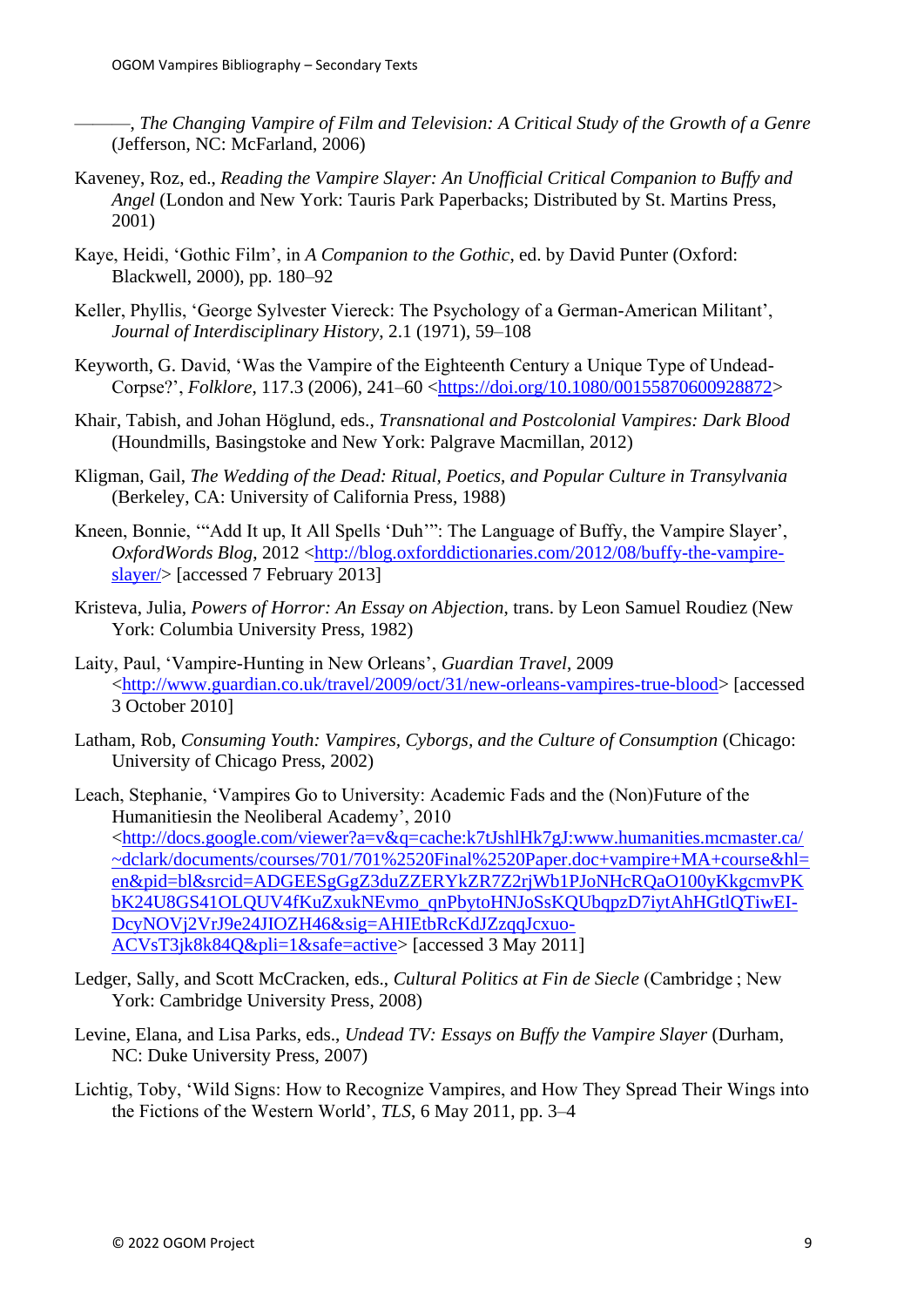- Macek III, J.C., 'The Zombification Family Tree: Legacy of the Living Dead', *PopMatters* [<http://www.popmatters.com/pm/column/159439-legacy-of-the-living-dead/>](http://www.popmatters.com/pm/column/159439-legacy-of-the-living-dead/) [accessed 5 September 2012]
- MacLellan, Matthew, 'The Burden of Metaphor: Marx's Vampires, Populist Politics, and the Dialectics of Capitalist Abstraction', in *The Economy as Cultural System: Theory, Capitalism, Crisis*, ed. by Todd Dufresne and Clara Sacchetti (New York and London: Bloomsbury Publishing, 2012), pp. 73-
- Martin, Willis, 'Le Fanu's "Carmilla", Ireland, and Diseased Vision', in *Literature and Science*, ed. by Sharon Ruston, Essays and Studies 2008 (Cambridge: D.S. Brewer, 2008), pp. 111–30
- May, Leila S., '"Foul Things of the Night": Dread in the Victorian Body', *The Modern Language Review*, 93.1 (1988), 16–22
- McCormack, Jerusha, 'Wilde's Fiction(s)', in *The Cambridge Companion to Oscar Wilde*, ed. by Peter Raby, Cambridge Companions to Literature (Cambridge: Cambridge University Press, 1997), pp. 96–117
- McFarland, Ronald E., 'The Vampire on Stage: A Study in Adaptations', *Comparative Drama*, 21.1 (1987), 19–33
- McKee, Patricia, 'Racialization, Capitalism, and Aesthetics in Stoker's "Dracula"', *NOVEL: A Forum on Fiction*, 36.1 (2002), 42–60
- McNally, David, *Monsters of the Market*, Reprint edition (Chicago, IL: Haymarket Books, 2012)

———, *Monsters of the Market: Zombies, Vampires and Global Capitalism*, Historical Materialism Book Series (Chicago, IL: Haymarket Books, 2012)

- McNally, Raymond T., and Radu Florescu, *In Search of Dracula: The History of Dracula and Vampires*, revsd. edn. (Boston and New York: Houghton Mifflin Harcourt, 1994)
- Mellins, Maria, *Vampire Culture*, Dress, Body, Culture (London: Bloomsbury, 2013)
- Melton, J. Gordon, *The Vampire Gallery: A Who's Who of the Undead* (Canton, MI: Visible Ink, 1998)
- Melton, J. Gordon, and Alysa Hornick, *The Vampire in Folklore, History, Literature, Film and Television: A Comprehensive Bibliography* (Jefferson, N.C: McFarland & Co Inc, 2015)
- Mendlesohn, Farah, *Rhetorics of Fantasy* (Middletown, CT: Wesleyan University Press, 2008)
- Miller, Elizabeth, 'Back to the Basics: Re-Examining Stoker's Sources for "Dracula"', *Journal of the Fantastic in the Arts*, 10.2 (38) (1999), 187–96
- Moody, Nickianne, 'Urban Fantasy', *ARPF: Association for Research in Popular Fictions*, 2010 [<http://www.arpf.org.uk/archives/urban-fantasy/#comments>](http://www.arpf.org.uk/archives/urban-fantasy/#comments) [accessed 21 December 2011]
- Moreman, Christopher M., and Cory James Rushton, eds., *Race, Oppression and the Zombie: Essays on Cross-Cultural Appropriations of the Caribbean Tradition* (Jefferson, NC: McFarland, 2011)
	- ———, eds., *Zombies Are Us: Essays on the Humanity of the Walking Dead* (Jefferson, NC: McFarland, 2011)
- Moretti, Franco, *Signs Taken for Wonders: On the Sociology of Literary Forms*, Radical Thinkers (London and New York: Verso, 2005)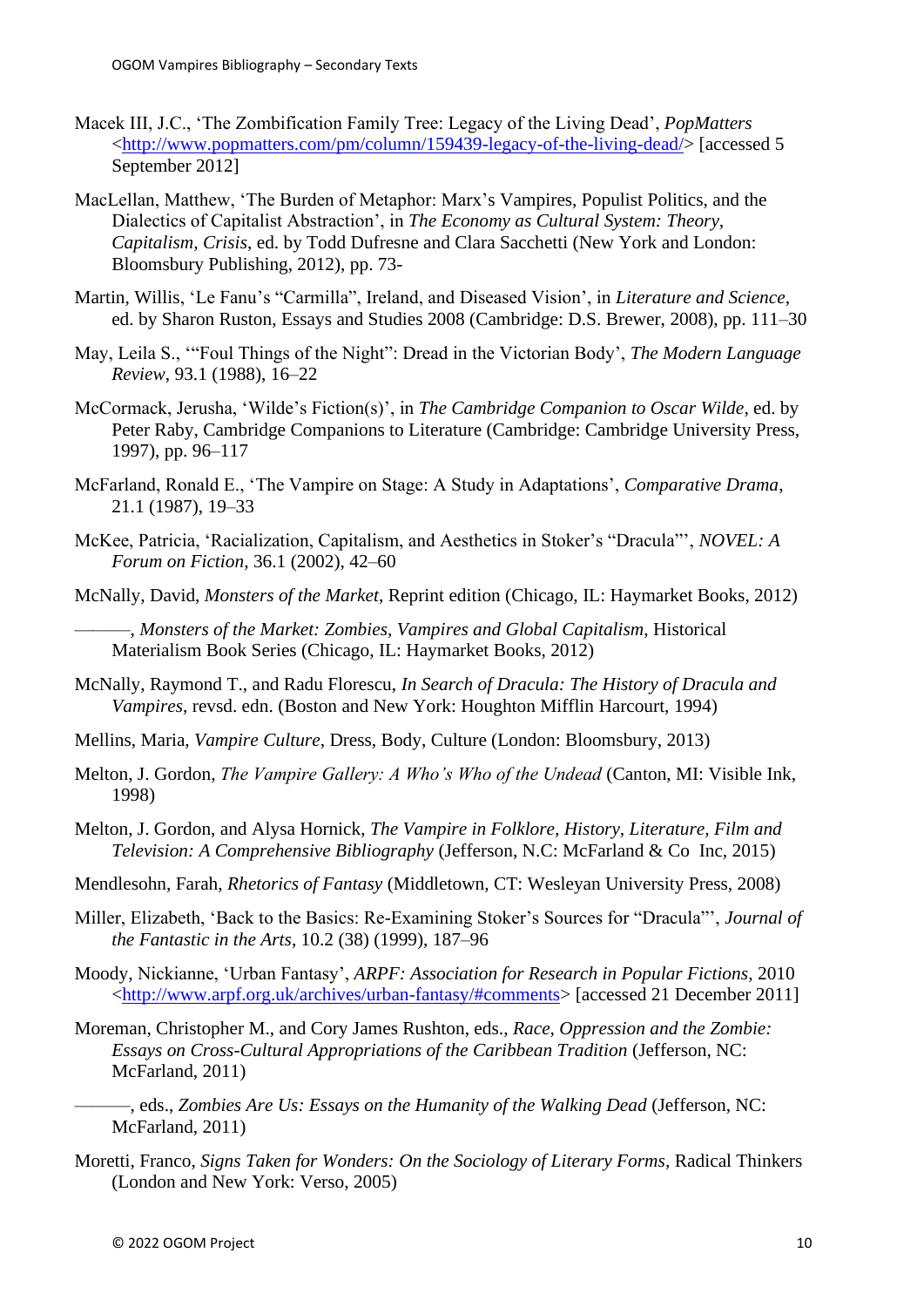Murgoci, Agnes, 'The Vampire in Roumania', *Folklore*, 37.4 (1926), 320–49

- Mutch, Deborah, ed., *The Modern Vampire and Human Identity* (Basingstoke: Palgrave Macmillan, 2012)
- Nayar, Pramod, '"How to Domesticate a Vampire: Gender, Blood Relations and Sexuality in Stephenie Meyer's 'Twilight'"', *Nebula*, 7.3 (2010), 60–75
- Nelson, Victoria, *Gothicka: Vampire Heroes, Human Gods, and the New Supernatural* (Cambridge, MA: Harvard University Press, 2012)
- Neocleous, Mark, *The Monstrous and the Dead: Burke, Marx, Fascism* (Cardiff: University of Wales Press, 2005)
- Newman, Kim, 'Vampyr and the Vampire From the Current The Criterion Collection', *The Criterion Collection*, 2008 [<http://www.criterion.com/current/posts/560-vampyr-and-the](http://www.criterion.com/current/posts/560-vampyr-and-the-vampire)[vampire>](http://www.criterion.com/current/posts/560-vampyr-and-the-vampire) [accessed 10 October 2012]
- Nicholson, Linda, *Identity Before Identity Politics*, Cambridge Cultural Social Studies (Cambridge: Cambridge University Press, 2008)
- Öktem, Emre, 'Balkan Vampires before Ottoman Courts', *CESNUR: Centro Studi Sulle Nuove Religioni* [<http://www.cesnur.org/2009/balkan\\_vampires.htm>](http://www.cesnur.org/2009/balkan_vampires.htm) [accessed 15 April 2011]
- Overstreet, Deborah Wilson, *Not Your Mother's Vampire: Vampires in Young Adult Fiction* (Lanham, MD: Scarecrow Press, 2006)
- Owen, Susan A., 'Vampires, Postmodernity, and Postfeminism: "Buffy the Vampire Slayer"', *Journal of Popular Film and Television*, 27.2 (1999), 24–31
- Parke, Maggie, and Natalie Wilson, eds., *Theorizing Twilight: Essays on What's at Stake in a Post-Vampire World* (Jefferson, NC: McFarland, 2011)
- Pateman, Matthew, *The Aesthetics of Culture in Buffy, the Vampire Slayer* (Jefferson, NC: McFarland, 2006)
- Pauli, Michelle, 'Marcus Sedgwick: "There Is Almost Nothing You Can't Tackle in a Teenage Novel"', *Guardian Books*, 2010 [<http://www.guardian.co.uk/books/2010/jul/16/marcus](http://www.guardian.co.uk/books/2010/jul/16/marcus-sedgwick-teenage-novel)[sedgwick-teenage-novel>](http://www.guardian.co.uk/books/2010/jul/16/marcus-sedgwick-teenage-novel) [accessed 12 September 2010]

———, 'Vampires Take off Teenage Book Prize', *Guardian Books*, 2007 [<http://www.guardian.co.uk/books/2007/oct/31/news.awardsandprizes>](http://www.guardian.co.uk/books/2007/oct/31/news.awardsandprizes) [accessed 12 September 2010]

- Perkowski, Jan Louis, 'The Romanian Folkloric Vampire', *East European Quarterly`*, 16.3 (1982), 311–22
	- ———, *Vampires of the Slavs* (Cambridge, MA: Slavica Publishers, 1976)
- Petersen, Neils K., 'Theories and Myths of Evil and Vampires', *Magia Posthuma*, 2007 [<http://magiaposthuma.blogspot.com/2007/09/this-is-book-about-evil\\_02.html>](http://magiaposthuma.blogspot.com/2007/09/this-is-book-about-evil_02.html) [accessed 15 April 2011]
- Petrescu, Monica, 'The Long Shadow of Dracula', *The Daily Telegraph*, 2005 [<http://www.telegraph.co.uk/news/worldnews/europe/romania/1482941/The-long-shadow](http://www.telegraph.co.uk/news/worldnews/europe/romania/1482941/The-long-shadow-of-Dracula.html)[of-Dracula.html>](http://www.telegraph.co.uk/news/worldnews/europe/romania/1482941/The-long-shadow-of-Dracula.html) [accessed 2 October 2011]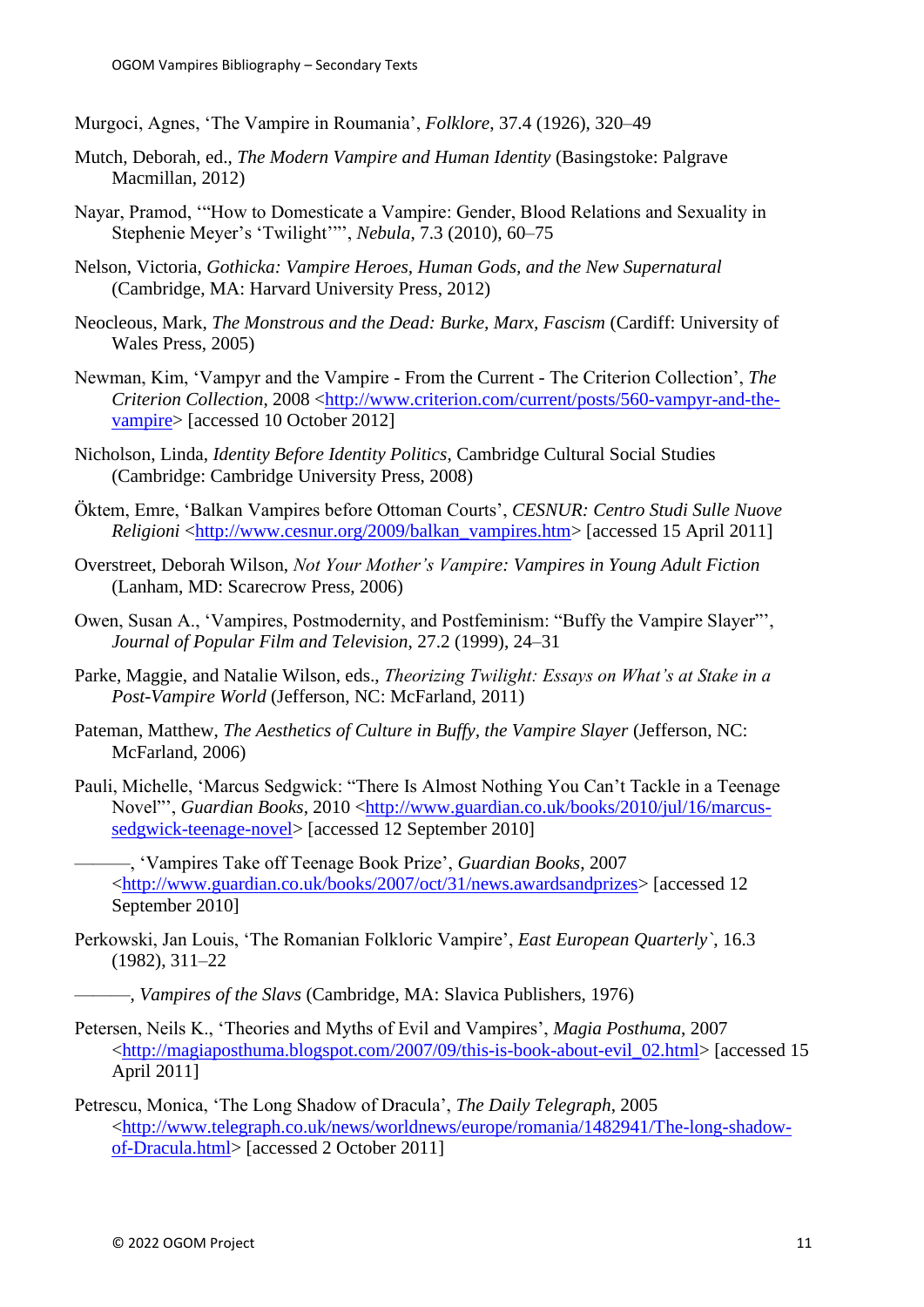- Piatti-Farnell, Lorna, *The Vampire in Contemporary Popular Literature*, Routledge Studies in Contemporary Literature (Abingdon, Oxon. and New York: Routledge, 2013)
- Pirie, David, *The Vampire Cinema* (London: Hamlyn, 1977)
- Policante, Amedeo, 'Vampires of Capital: Gothic Reflections between Horror and Hope', *Cultural Logic: An Electronic Journal of Marxist Theory & Practice*, 2010 [<http://clogic.eserver.org/2010/policante.pdf>](http://clogic.eserver.org/2010/policante.pdf)
- Poole, W. Scott, *Vampira: Dark Goddess of Horror* (Berkeley, CA: Soft Skull Press, 2014)
- Powell, Anna, *Psychoanalysis and Sovereignty in Popular Vampire Fictions*, Studies in Popular Culture, 1 (Lewiston, NY: Edwin Mellen Press, 2003)
- Priest, Hannah, 'The New Vampires?: The Rise of the Fallen Angel', *The Gothic Imagination*, 2011 [<http://www.gothic.stir.ac.uk/guestblog/the-new-vampires-the-rise-of-the-fallen](http://www.gothic.stir.ac.uk/guestblog/the-new-vampires-the-rise-of-the-fallen-angel/)[angel/>](http://www.gothic.stir.ac.uk/guestblog/the-new-vampires-the-rise-of-the-fallen-angel/) [accessed 25 July 2011]

———, 'What's Wrong With Sparkly Vampires?', *The Gothic Imagination*, 2011 [<http://www.gothic.stir.ac.uk/guestblog/whats-wrong-with-sparkly-vampires/>](http://www.gothic.stir.ac.uk/guestblog/whats-wrong-with-sparkly-vampires/) [accessed 25 July 2011]

- Punter, David, ed., *A Companion to the Gothic* (Oxford and Malden, MA: Blackwell, 2001)
	- ———, *The Literature of Terror: A History of Gothic Fictions from 1765 to the Present Day*, 2 vols (Harlow, Essex: Longman, 1996), I
- Purinton, Marjean D., 'Theatricalised Bodies and Spirits: Techno Gothic as Performance in Romantic Drama', *Gothic Studies*, 3.2 (2001), 134–55
- Reece, Gregory L., *Creatures of the Night: In Search of Ghosts, Vampires, Werewolves and Demons* (London: I. B. Tauris, 2012)
- Rice, Anne, 'The Vampire Chronicles: Interview With The Vampire', *Anne Rice.Com* [<http://www.annerice.com/Bookshelf-Interview.html>](http://www.annerice.com/Bookshelf-Interview.html) [accessed 15 April 2011]
- Richards, Chris, 'What Are We? Adolescence, Sex and Intimacy in Buffy the Vampire Slayer', *Continuum: Journal of Media and Cultural Studies*, 18.1 (2004), 121–37
- Richardson, J. Michael, and J. Douglas Rabb, *The Existential Joss Whedon: Evil and Human Freedom in Buffy the Vampire Slayer, Angel, Firefly and Serenity* (Jefferson, NC: McFarland, 2007)
- Rickels, Laurence A., *Vampire Lectures* (Minneapolis: Univ Of Minnesota Press, 1999)
- Rigby, Mair, '"Prey to Some Cureless Disquiet": Polidori's Queer Vampyre at the Margins of Romanticism', *Romanticism on the Net*, 36–37, 2004 [<http://www.erudit.org/revue/ron/2004/v/n36-37/011135ar.html>](http://www.erudit.org/revue/ron/2004/v/n36-37/011135ar.html) [accessed 29 September 2010]
- Robinson, Sara, *Blood Will Tell: Vampires as Political Metaphors Before World War I* (Boston, MA: Academic Studies Press, 2011)
	- ———, *Blood Will Tell: Vampires as Political Metaphors Before World War I* (Boston: Academic Studies Press, 2011)
- Rout, Kathleen, 'Who Do You Love? Anne Rice's Vampires and Their Moral Transition', *The Journal of Popular Culture*, 36.3 (2003), 473–79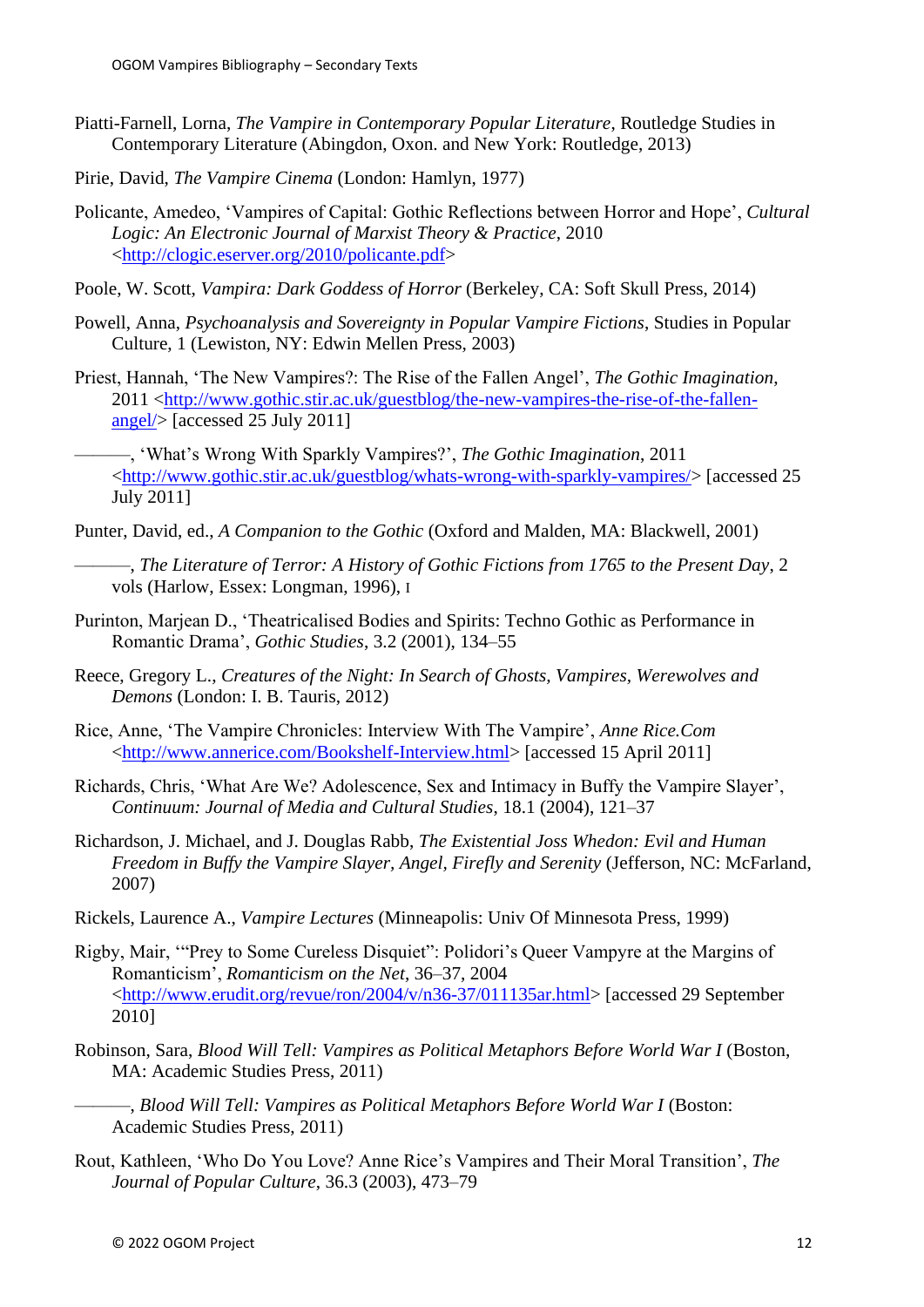- Ruston, Sharon, *Literature and Science* (Woodbridge, Suffolk, UK; Rochester, NY: D.S. Brewer, 2008)
- Sage, Victor, 'Irish Gothic: C.R. Maturin and J.S. LeFanu', in *A Companion to the Gothic*, ed. by David Punter (Oxford: Blackwell, 2000), pp. 81–93
- Schaffer, Talia, 'A Wilde Desire Took Me: A Homoerotic History of Dracula', *ELH*, 61.2 (1994), 381–425
- Schopp, Andrew, 'Cruising the Alternatives: Homoeroticism and the Contemporary Vampire', *Journal of Popular Culture*, 30.4 (1977), 231–43
- Schott, Gareth, and Kirstine Moffat, eds., *FANPIRES: Audience Consumption of the Modern Vampire* (Washington, DC: New Academia Publishing, LLC, 2011)
- Scott, Niall, *Monsters and the Monstrous: Myths and Metaphors of Enduring Evil* (Amsterdam and New York: Rodopi, 2007)
- Sedgwick, Marcus, 'Review of The Last Summer of the Death Warriors by Francisco X Stork', *Guardian Books*, 2010 [<http://www.guardian.co.uk/books/2010/jul/10/last-summer-death](http://www.guardian.co.uk/books/2010/jul/10/last-summer-death-warriors-stork)[warriors-stork>](http://www.guardian.co.uk/books/2010/jul/10/last-summer-death-warriors-stork) [accessed 12 September 2010]
- Senf, Carol A., 'Polidori's "The Vampyre": Combining the Gothic with Realism', *North Dakota Quarterly*, 56.1 (1988), 197–208
	- ———, *The Vampire in Nineteenth-Century English Literature* (Bowling Green, Ohio: Bowling Green State University Popular Press, 1988)
- Senn, Harry A., 'Some Werewolf Legends and the Calusari Ritual in Romania', *East European Quarterly`*, 11.1 (1977), 1–14

———, 'Were-Beings and "Strigoi" Legends in Village Life: Romanian Folk Beliefs', *East European Quarterly`*, 14.3 (1980), 304–14

- Showalter, Elaine, *Sexual Anarchy: Gender and Culture at the Fin de Siècle* (London: Virago, 1992)
- Silver, Alain, and James Ursini, *The Vampire Film: From Nosferatu to True Blood* (Milwaukee, WI: Limelight Editions, 2011)
- Silver, Anna, '"Twilight Is Not Good for Maidens: Gender, Sexuality and the Family in Stephanie Meyer's Twilight Series"', *Studies in the Novel*, 42.1 (2010), 121–88
- Simcox, Tina, 'The Female Vampire in Nineteenth-Century Literature' [<http://www.umd.umich.edu/casl/hum/eng/classes/434/charweb/simcox1.htm>](http://www.umd.umich.edu/casl/hum/eng/classes/434/charweb/simcox1.htm) [accessed 15 April 2011]
- Skal, David, '"His Hour Upon the Stage": Theatrical Adaptations of Dracula', in *Dracula*, ed. by Nina Auerbach and David Skal (New York: W.W. Norton, 1997)

———, *Hollywood Gothic: The Tangled Web of 'Dracula' from Novel to Stage to Screen*, revd. edn. (New York: Faber and Faber, 2004)

- Skarda, Patricia L., 'Vampirism and Plagiarism: Byron's Influence and Polidori's Practice', *Studies in Romanticism*, 28.2 (1989), 249–69
- 'Slayage: The Journal of The Whedon Studies Association', *Slayage: The Journal of The Whedon Studies Association* [<http://slayageonline.com/>](http://slayageonline.com/) [accessed 26 September 2010]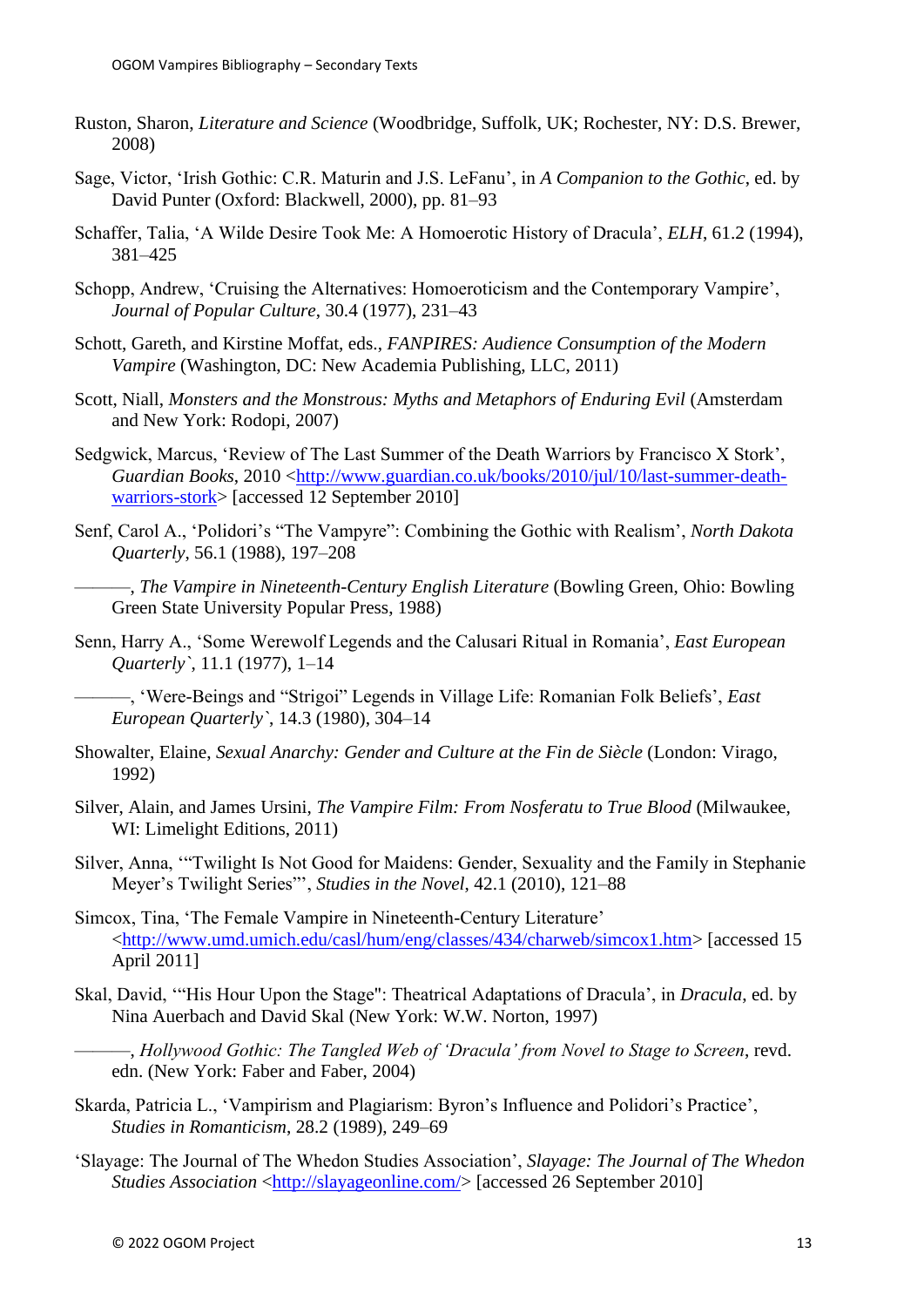- Spooner, Catherine, 'On Teaching Contemporary Gothic', *The Gothic Imagination*, 2008 [<http://www.gothic.stir.ac.uk/guestblog/on-teaching-contemporary-gothic/>](http://www.gothic.stir.ac.uk/guestblog/on-teaching-contemporary-gothic/) [accessed 25 July 2011]
- Spooner, Catherine, and Emma McEvoy, eds., *The Routledge Companion to Gothic* (London and New York: Routledge, 2007)
- Stephanou, Aspasia, *Reading Vampire Gothic Through Blood: Bloodlines*, Palgrave Gothic (Basingstoke and New York: Palgrave Macmillan, 2014)
- Stevenson, Jane, 'Neckrophilia: Review of The Historian by Elizabeth Kostova's', *Guardian Books*, 24 July 2005, section Books [<http://www.guardian.co.uk/books/2005/jul/24/fiction.features>](http://www.guardian.co.uk/books/2005/jul/24/fiction.features) [accessed 2 March 2012]
- Stevenson, John Allen, 'A Vampire in the Mirror: The Sexuality of Dracula', *PMLA*, 103.2 (1988), 139–49
- Stoker, Bram, *Bram Stoker's Notes for 'Dracula': A Facsimile Edition*, ed. by Robert Eighteen-Bisang and Elizabeth Miller, annotated edition (Jefferson, NC: McFarland, 2008)

———, *Dracula: Authoritative Text, Contexts, Reviews and Reactions, Dramatic and Film Variations, Criticism*, ed. by Nina Auerbach and David J. Skal (New York: W.W. Norton, 1997)

- Stott, Andrew McConnell, *The Poet and the Vampyre - The Curse of Byron and the Birth of Literature's Greatest Monsters* (New York: Pegasus, 2014)
- ———, *The Vampyre Family: Passion, Envy and The Curse of Byron* (Edinburgh: Canongate Books, 2013)
- Stuart, Roxana, *Stage Blood: Vampires of the 19th Century Stage* (Bowling Green, Ohio: Bowling Green State University Popular Press, 1994)
- Summers, Montague, *The Vampire, His Kith and Kin: A Critical Edition* (Berkeley, CA: Apocryphile Press, 2011)
- ———, *Vampires and Vampirism (The Vampire: His Kith and Kin (1928))* (Mineola, NY: Dover Publications, 2005)
- Switzer, Richard, 'Lord Ruthwen and the Vampires', *The French Review*, 29.2 (1955), 107–12
- 'THE CULLEN CLOSET Your Guide to Twilight Fashion and Style' [<http://www.bellaandedward.com/style/>](http://www.bellaandedward.com/style/) [accessed 22 December 2011]
- 'The Journal of Monsters and the Monstrous', *The Journal of Monsters and the Monstrous* [<http://www.inter-disciplinary.net/publishing/journals/monsters-and-the-monstrous/>](http://www.inter-disciplinary.net/publishing/journals/monsters-and-the-monstrous/) [accessed 23 December 2011]
- 'The Vampire Tapestry by Suzy McKee Charnas : Book Review', *Love Vampires: Dedicated to Vampire Fiction* [<http://www.lovevampires.com/smcthevampiretapestry.html>](http://www.lovevampires.com/smcthevampiretapestry.html) [accessed 14 August 2012]
- Tichelaar, Tyler R., *The Gothic Wanderer: From Transgression to Redemption; Gothic Literature from 1794 - Present* (Ann Arbor, MI: Modern History Press, 2012)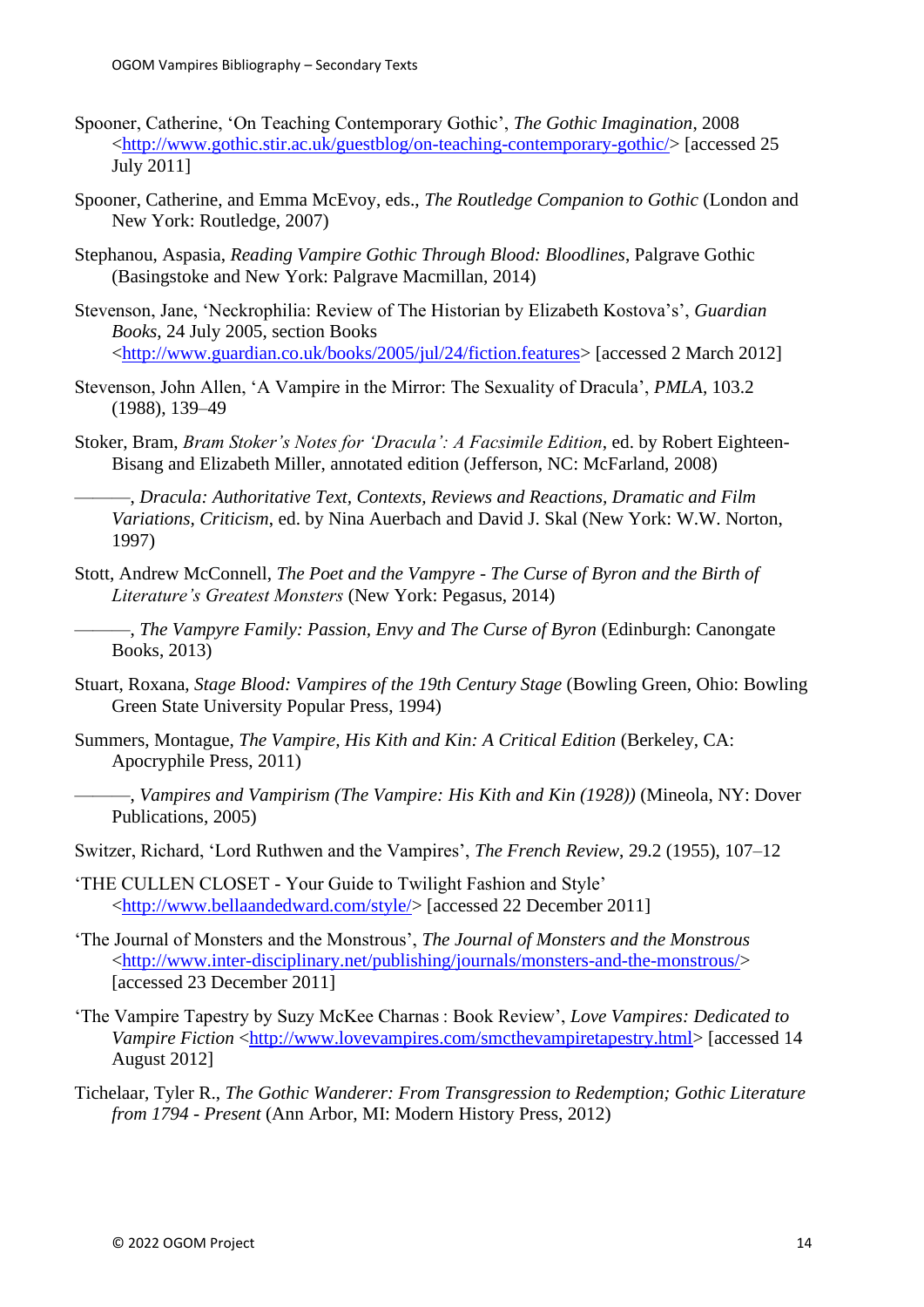Tobin, Lucy, 'University Conference Sinks Its Teeth into Vampire Fiction', *Guardian Education*, 2010 [<http://www.guardian.co.uk/education/2010/apr/06/vampire-conference-literature](http://www.guardian.co.uk/education/2010/apr/06/vampire-conference-literature-hertfordshire)[hertfordshire>](http://www.guardian.co.uk/education/2010/apr/06/vampire-conference-literature-hertfordshire) [accessed 3 October 2010]

———, 'Vampires: A Force for Good or Evil?', *Guardian Education*, 2010 [<http://www.guardian.co.uk/education/2010/sep/27/twilight-vampire-literature>](http://www.guardian.co.uk/education/2010/sep/27/twilight-vampire-literature) [accessed 3 October 2010]

- Todorov, Tzvetan, *The Fantastic: A Structural Approach to a Literary Genre*, trans. by Richard Howard (Ithaca, NY: Cornell University Press, 1975)
- Tome, Sandra, 'Dieting and Damnation: Anne Rice's "Interview with the Vampire"', in *Blood Read: The Vampire as Metaphor in Contemporary Culture*, ed. by Joan Gordon and Veronica Hollinger (Philadelphia, PA: University of Pennsylvania Press, 1997), pp. 95–113
- Toufic, Jalal, *Vampires: An Uneasy Essay on the Undead in Films* (Sausalito, CA: Post-Apollo Press, 2003)

'Troublesome Corpses: Vampires & Revenants - from Antiquity to the Present (Desert Island Dracula Library) EBook: David Keyworth: Amazon.Co.Uk: Books' [<https://www.amazon.co.uk/Troublesome-Corpses-Vampires-Revenants-Antiquity](https://www.amazon.co.uk/Troublesome-Corpses-Vampires-Revenants-Antiquity-ebook/dp/B00GDN741Q/ref=sr_1_1?s=books&ie=UTF8&qid=1528410707&sr=1-1&keywords=Keyworth%2C+David.+Troublesome+Corpses%3A+Vampires)[ebook/dp/B00GDN741Q/ref=sr\\_1\\_1?s=books&ie=UTF8&qid=1528410707&sr=1-](https://www.amazon.co.uk/Troublesome-Corpses-Vampires-Revenants-Antiquity-ebook/dp/B00GDN741Q/ref=sr_1_1?s=books&ie=UTF8&qid=1528410707&sr=1-1&keywords=Keyworth%2C+David.+Troublesome+Corpses%3A+Vampires) [1&keywords=Keyworth%2C+David.+Troublesome+Corpses%3A+Vampires>](https://www.amazon.co.uk/Troublesome-Corpses-Vampires-Revenants-Antiquity-ebook/dp/B00GDN741Q/ref=sr_1_1?s=books&ie=UTF8&qid=1528410707&sr=1-1&keywords=Keyworth%2C+David.+Troublesome+Corpses%3A+Vampires) [accessed 8 June 2018]

- Turner, Jenny, 'The Beautiful Undead', *London Review of Books*, 26 March 2009, pp. 37–39
- Twitchell, James, 'The Vampire Myth', *American Imago*, 37.1 (1980), 83–92
- Twitchell, James B., *The Living Dead: A Study of the Vampire in Romantic Literature* (Durham, NC: Duke University Press, 1981)
- 'Uncanny', *Wikipedia* <http://en.wikipedia.org/wiki/The\_Uncanny (Freud)> [accessed 27 August] 2010]
- Voltaire, [François-Marie Arouet], '"Vampires", in Philosophical Dictionary Part 5, The Works of Voltaire, Vol. VII', *Online Library of Liberty -* [<http://oll.libertyfund.org/?option=com\\_staticxt&staticfile=show.php%3Ftitle=1660&chapte](http://oll.libertyfund.org/?option=com_staticxt&staticfile=show.php%3Ftitle=1660&chapter=202474&layout=html&Itemid=27) [r=202474&layout=html&Itemid=27>](http://oll.libertyfund.org/?option=com_staticxt&staticfile=show.php%3Ftitle=1660&chapter=202474&layout=html&Itemid=27) [accessed 13 April 2011]
- Waggoner, Erin B., *Sexual Rhetoric in the Works of Joss Whedon: New Essays* (Jefferson, NC: McFarland, 2010)
- Waller, Gregory A., *The Living and the Undead: Slaying Vampires, Exterminating Zombies* (Champaign, IL: University of Illinois Press, 2010)
- Walters, Glen D., 'Understanding the Popular Appeal of Horror Cinema: An Integrated-Interactive Model', *Journal of Media Psychology, 9.2*, 2004 [<http://www.calstatela.edu/faculty/sfischo/horrormoviesRev2.htm>](http://www.calstatela.edu/faculty/sfischo/horrormoviesRev2.htm) [accessed 22 December 2011]
- Waltje, Jörg, *Blood Obsession: Vampires, Serial Murder, and the Popular Imagination* (New York: Peter Lang, 2005)

Warwick, Alexandra, 'Feeling Gothicky?', *Gothic Studies*, 9.1 (2007), 5–15